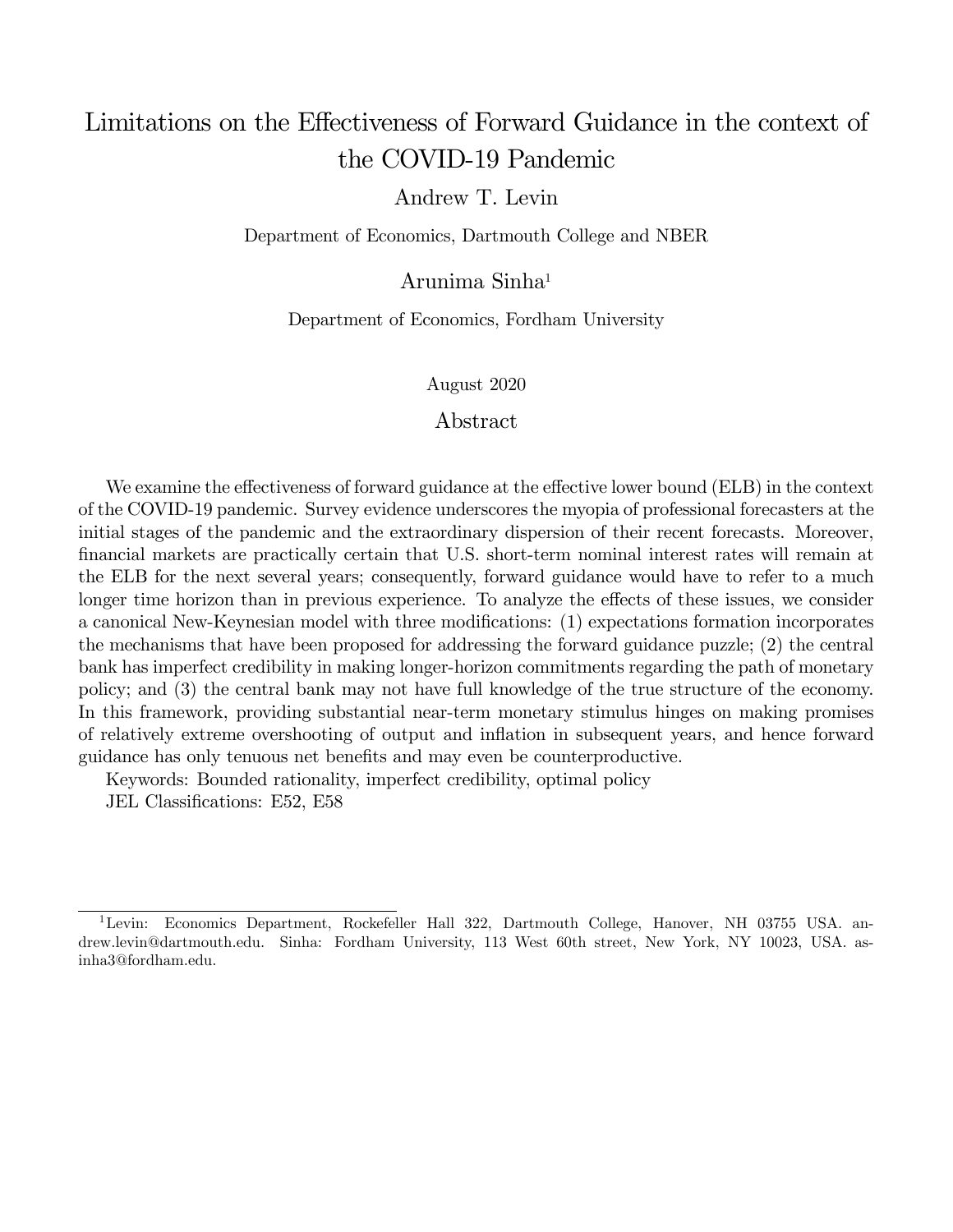## 1 Introduction

The extraordinary economic crisis precipitated by the COVID-19 pandemic has caused historic declines in output and employment. The Federal Reserve is now holding the target federal funds rate at the effective lower bound (ELB) and has established an unprecedented range of emergency credit facilities with the support of the U.S. Treasury. As indicated in recent minutes and other public communications of the Federal Open Market Committee (FOMC), policymakers are actively considering the possibility of providing additional monetary stimulus through explicit forward guidance about the future trajectory of the federal funds rate. However, Federal Reserve staff analysis indicates that the FOMC "would have to maintain highly accommodative financial conditions for many years to quicken meaningfully the recovery from the current severe downturn.<sup>"2</sup>

In assessing the potential effectiveness of such forward guidance, it is crucial to incorporate key lessons from the recent academic literature about the "forward guidance puzzle." Researchers have highlighted the extent to which the efficacy of forward guidance is attenuated by realistic features of expectations formation, including myopia and disagreement across forecasters, as well as the central bank's capacity and credibility in making binding commitments.

In this paper, we examine the effectiveness of forward guidance at the effective lower bound (ELB) in the context of the COVID-19 pandemic. We begin by reviewing the relevant empirical evidence which underscores the myopia of professional forecasters at the initial stages of the pandemic and the extraordinary dispersion of their recent forecasts of U.S. GDP. Recent work by Altig et al (2020) and Coibion, Gorodnichenko and Weber (2020) also documents a large degree of uncertainty during the Covid-19 crisis. Nonetheless, the latest Survey of Professional Forecasters (SPF) conducted by the Federal Reserve Bank of Philadelphia, released in mid-August 2020, indicates that average unemployment rate is projected to remain more than a percentage point above the natural rate of unemployment at least through 2023.

Consequently, even though the pandemic continues to generate an unprecedented degree of uncertainty about the U.S. economic outlook, Önancial market participants are practically certain that U.S. short-term nominal interest rates will remain at the ELB over the next several years. Hence, forward guidance would have to refer to a much longer time horizon than in the previous experience of the Federal Reserve or any other central bank. The FOMC meeting transcripts from 2011-12 indicate that policymakers at that time were acutely aware that longer-horizon forward guidance could be impaired by intrinsic limits on the FOMC's ability to make credible promises on behalf of future members.

To analyze these issues quantitatively, we consider a canonical New-Keynesian model with three modifications: (1) expectations formation incorporates the forms of myopia and imperfect common

<sup>2</sup>Minutes of the FOMC meeting of June 9-10, 2020.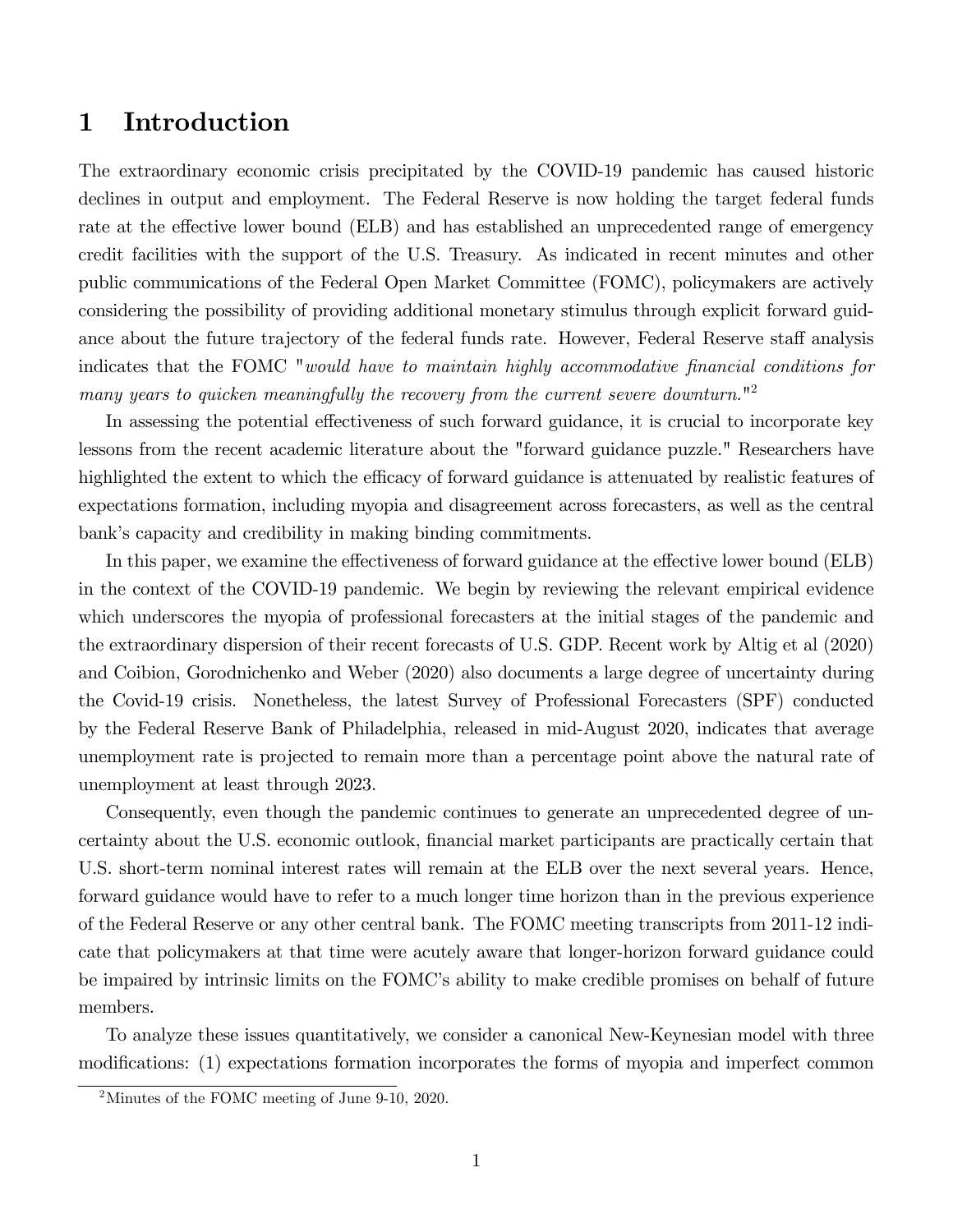knowledge that have been shown to mitigate the forward guidance puzzle; (2) the central bank has imperfect credibility in making longer-horizon commitments regarding the path of monetary policy; and (3) the central bank may not have full knowledge of the true structure of the economy. In particular, we incorporate myopic expectations from Gabaix (2020) and imperfect common knowledge from Angeletos and Lian (2018). For each of these specifications, the optimal monetary policy at the ELB is markedly more aggressive than in the conventional model with rational expectations: The initial shortfall of inflation is modest and transitory, while the overshooting of inflation is substantial (about one percentage point above target) and persistent (only subsiding after about five years).

Next, we assume that the credibility of a policy commitment depends on the length of time until that commitment will be implemented. In particular, the central bank announces its commitment in the initial period when policy becomes constrained by the ELB, but private agents perceive a fixed probability that in any given period the central bank may renege on that commitment and revert to the purely discretionary policy, i.e., the likelihood of revocation is represented by a Poisson process with a constant hazard rate<sup>3</sup>. This formulation directly captures the concerns raised in past FOMC discussions, namely, the extent to which the Committee's composition evolves gradually over time as a result of staggered terms, retirements, and other sources of turnover. In our benchmark scenario where the ELB is binding for about seven years, the private sector initially perceives  $50/50$  odds that the central bank will follow through with its commitment to the "lower-for-longer" strategy. Those perceived odds rise gradually over time as the central bank continues to reiterate its commitment and the time approaches when the commitment will be implemented. Imperfect credibility induces a marked deterioration in macroeconomic stability, regardless of the particular specification of expectations formation.

In our final modification, we assume that the policymakers may be hampered by model uncertainty, i.e., their own imperfect knowledge of the dynamic structure of the economy. These insights are illustrated by varying a single parameter, namely, the slope of the New Keynesian Phillips curve. If the central bank incorrectly formulates its optimal policy strategy based on a steeper slope, the misperception results in a dramatic set of policy errors due to the mistaken strong feedback loop between output gap, the inflation rate, and the real interest rate.

Our analysis revisits the fundamental insights of Campbell, Evans, Fisher, and Justiniano (2012) regarding the distinction between Delphic vs. Odyssean forward guidance. At present, the FOMC's forward guidance is essentially Delphic, that is, Önancial market participants do not expect the Federal Reserve to raise the federal funds rate for several years due to the bleak economic outlook. In that context, efforts to issue Odyssean forward guidance over longer horizons might well prove

 $3$ For simplicity, we assume that the central bank's commitment becomes fully credible once the ELB is no longer binding, because from that point onwards private agents can directly observe that the commitment is being carried out.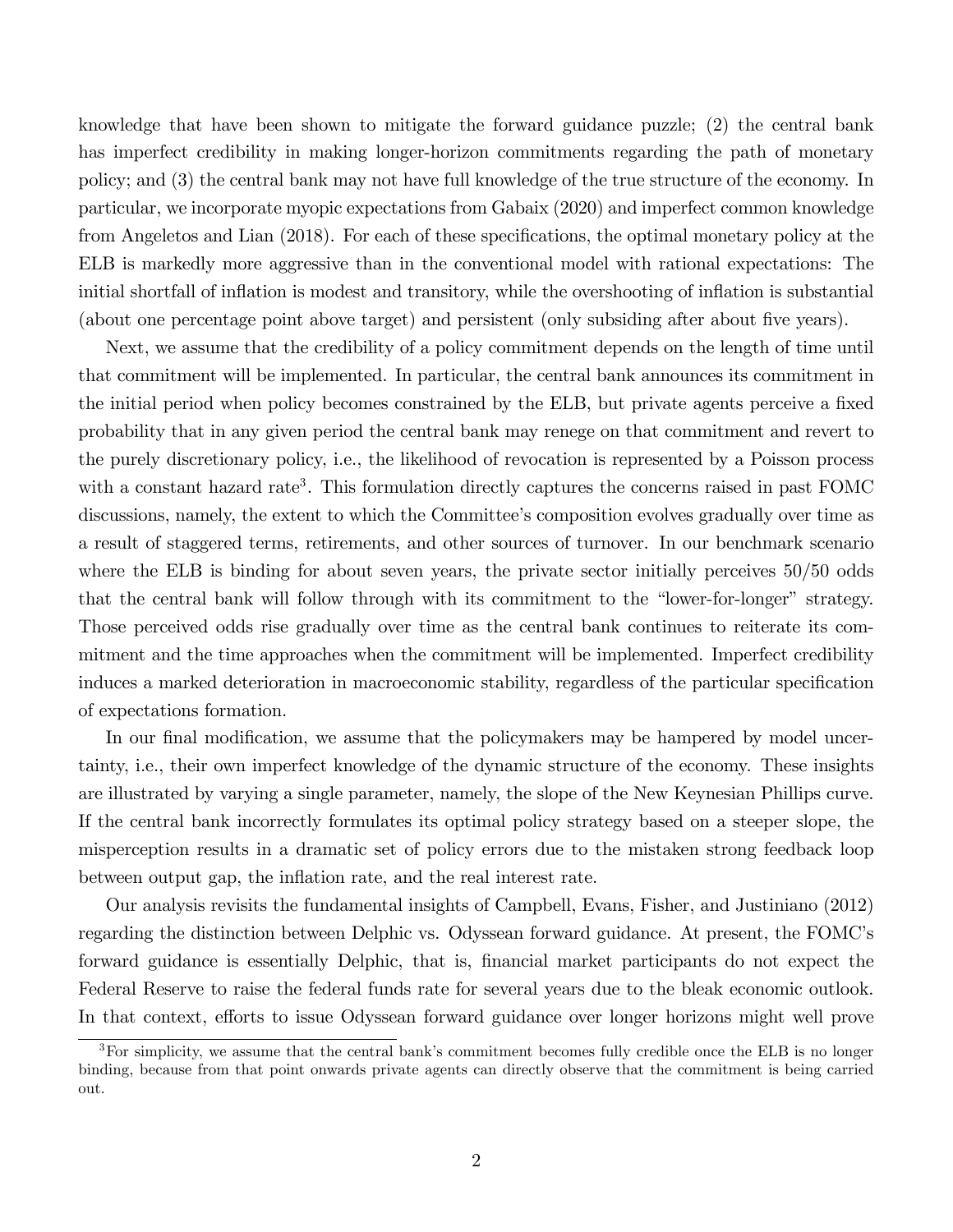to be ineffectual or even counterproductive: Such forward guidance could inadvertently reinforce the private sector's pessimism about the economic outlook rather than boosting their longer-run projections. Moreover, if the forward guidance did not in fact provide much near-term monetary stimulus, the Federal Reserve might be disinclined to follow through with the promised overshooting down the road. Indeed, such considerations are precisely why such forward guidance might not be very credible to financial markets.

The remainder of this paper is organized as follows: Section 2 presents evidence on myopia and dispersion in expectations formation. Section 3 presents the small-scale New Keynesian model, and 4 discusses the optimal policy characterization in this model. Imperfect credibility is introduced in section 5 and preliminary aspects of model uncertainty are discussed in section 6. Section 7 concludes.

## 2 Evidence on Expectations about the Economy and Policy

The COVID-19 pandemic has led financial market participants to expect a very slow economic recovery. The nominal term structure of interest rates illustrates this in figure 1. The 10-year yield is far lower in July 2020 than at any point during the 2008 financial crisis; the 2- and 5-year yields have fallen very sharply in the last quarter.

Figure 1: Term Structure of Yields



Note: These are the quarterly averages of the 2-, 5- and 10-year nominal yields from St. Louis Fred database. The yields are shown in percentages.

We seek to get a better understanding of how expectations of investors have responded in the run-up to the unprecedented COVID-19 crisis. To do this, we examine the Federal Reserve Bank of Philadelphiaís Survey of Professional Forecasters (SPF) and Survey of Primary Dealers (SPD) conducted by the Federal Reserve Bank of New York. The SPF has been administered by the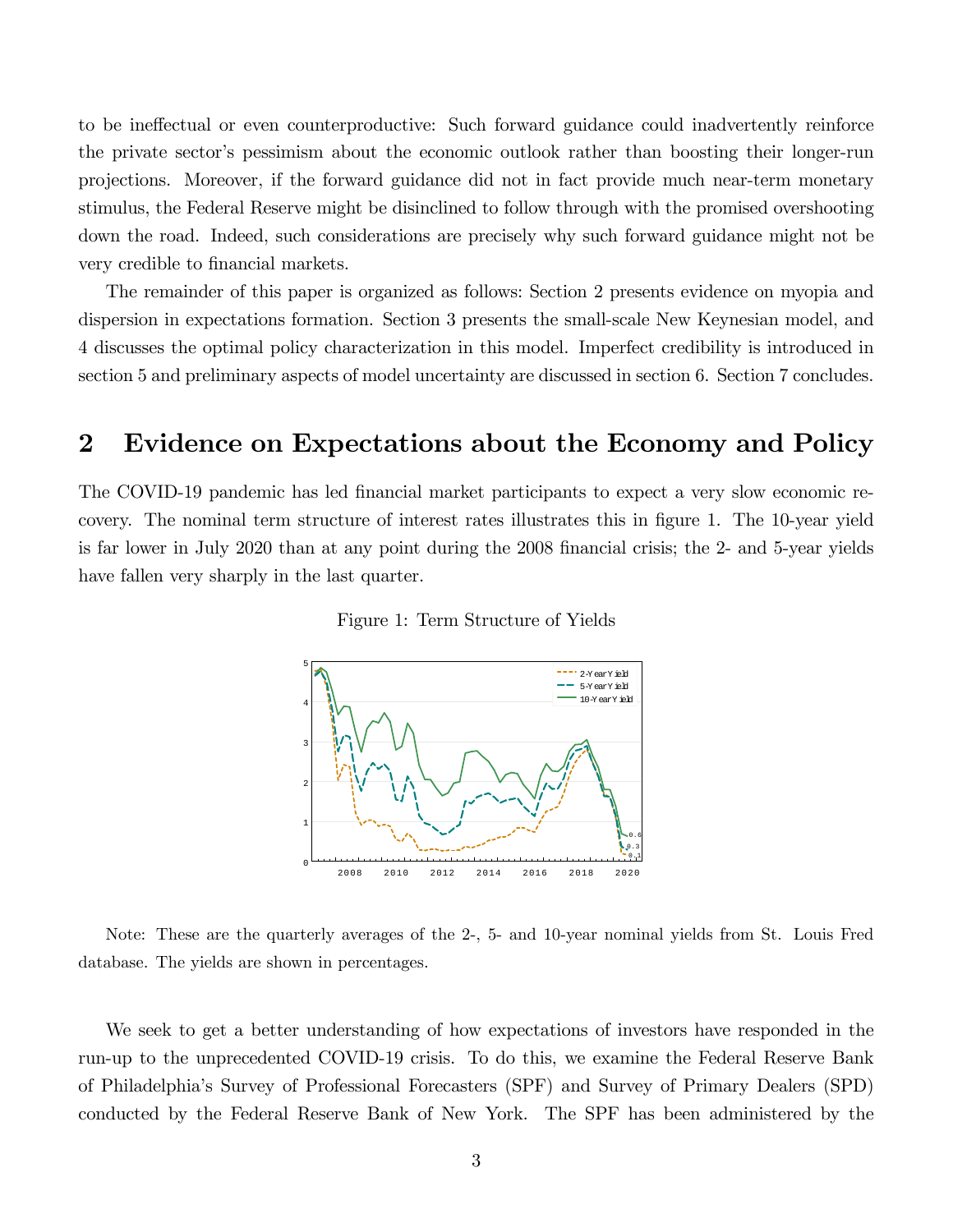Philadelphia Federal Reserve since 1990, and participants include financial market professionals, academics and other researchers. The survey is conducted on a quarterly basis. The SPD has been conducted by the Federal Reserve Bank of New York since 2011.<sup>4</sup> The respondents belong to primary dealer firms, and the survey questions are designed to ascertain expectations about these firms. The survey questions are circulated among the respondent groups two weeks before each FOMC meeting, and the results are made available on the website approximately three weeks after the FOMC meeting.

We use two aspects of the surveys: first, we use the SPF and SPD to examine the myopia and disagreement about the evolution of the real GDP and unemployment during the 2020 crisis. We also use the SPF expectations from the 2008 crisis to explore these characteristics about investor expectations further. As our model below shows, both myopia and disagreement would impede the effectiveness of forward guidance policy measures. Second, we examine the SPD from 2011 and 2012 to understand whether, and by how much, Önancial market participants were changing their expectations about a liftoff in the Federal Funds rate in response to forward guidance from the FOMC. As the ELB was reached in December 2008, the FOMC began to offer different variants of forward guidance at various meetings. We examine the effects of the forward guidance statements over the ELB period examining the expectations of liftoff reported by the primary dealers in the Federal Reserve Bank of New York survey, as well as by using changes in nominal and real yields.

We also examine transcripts of the FOMC meetings in 2011. These discussions of FOMC members give unique insights into the concerns raised about the impact of market expectations on the effectiveness of forward guidance on financial market participants. There are also insightful discussions related to the formulation of forward guidance over extended periods.

### 2.1 Expectations about the Economy

Myopia in expectations reported by the SPF participants is evident for the 2020 as well as the 2008 crises. The forecasters are asked to assign probabilities to the annual-average over annual-average percent change in the level of real chainweighted GDP. These are shown in figure 2. We consider surveys in the quarters preceding, and at the start of, the crises of 2008 and 2020.

The first panel of figure 2 shows the results for the 2008 crisis. The actual annual-average over the annual-average percent change in the real GDP is indicated by the red line. In the August 2008 SPF, forecasters placed insignificant probabilities of a decline in this growth rate.<sup>5</sup> By the next survey, in November 2008, the mass of probabilities was still concentrated at significantly higher growth rates than the actual outcome.

 ${}^{4}$ The survey is on the Federal Reserve Bank of New York's website: https://www.newyorkfed.org/markets/primarydealer\_survey\_questions.html

<sup>5</sup>Among the individual forecasters, only one of the 43 forecasters placed any probability of the decline in the growth rate.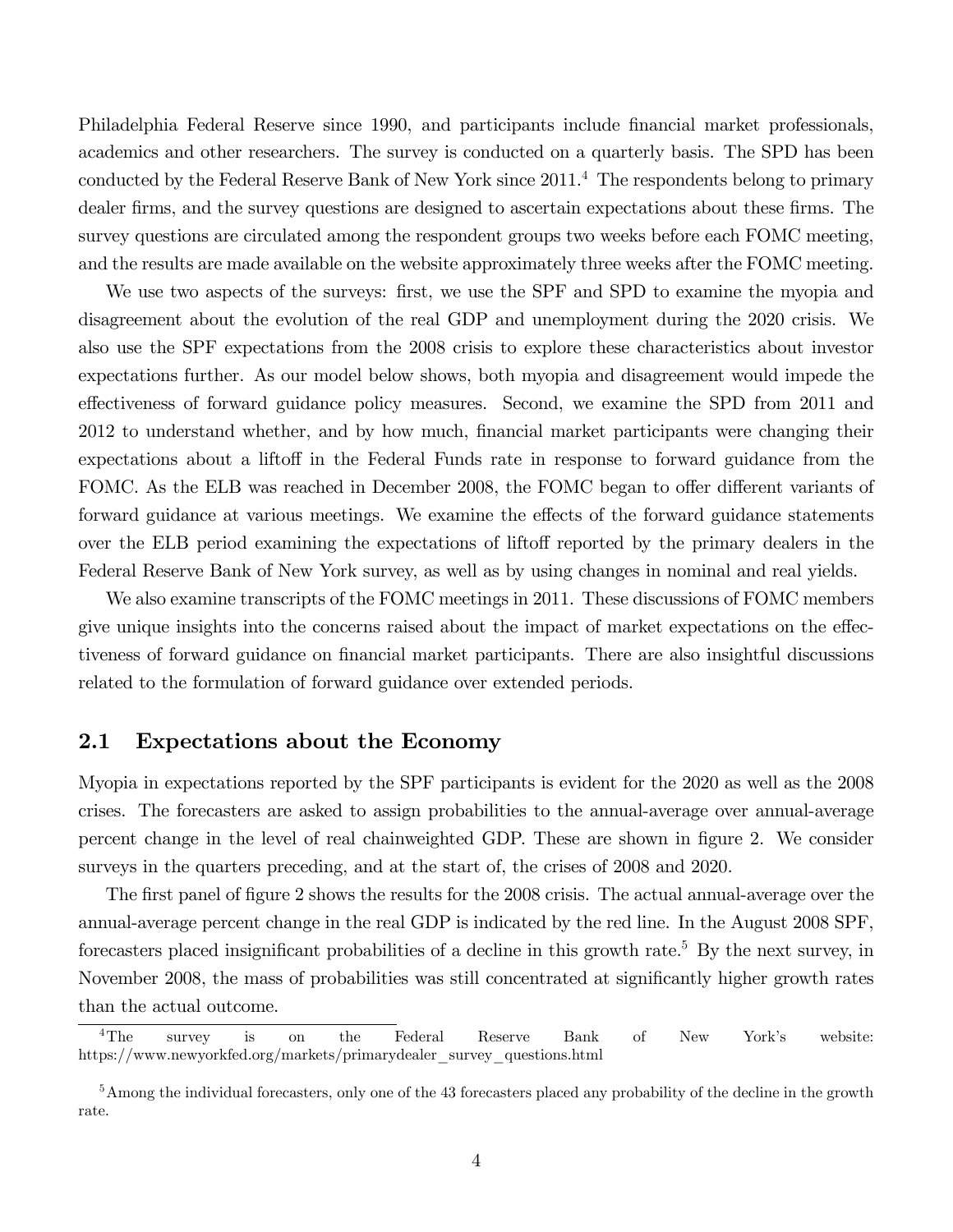

Figure 2: Myopia among SPF Forecasters

Note: These are the probabilities assigned by the SPF forecasters to the annual-average over annualaverage percent change in the level of real chainweighted GDP.

Next, we consider myopia in expectations during the 2020 COVID-19 pandemic. The July 2020 outlook is from the forecasts of the Conference Board. In the February 2020 survey, forecasters were very optimistic about the economy; by May 2020, the mass of the distribution had shifted to a much more pessimistic view.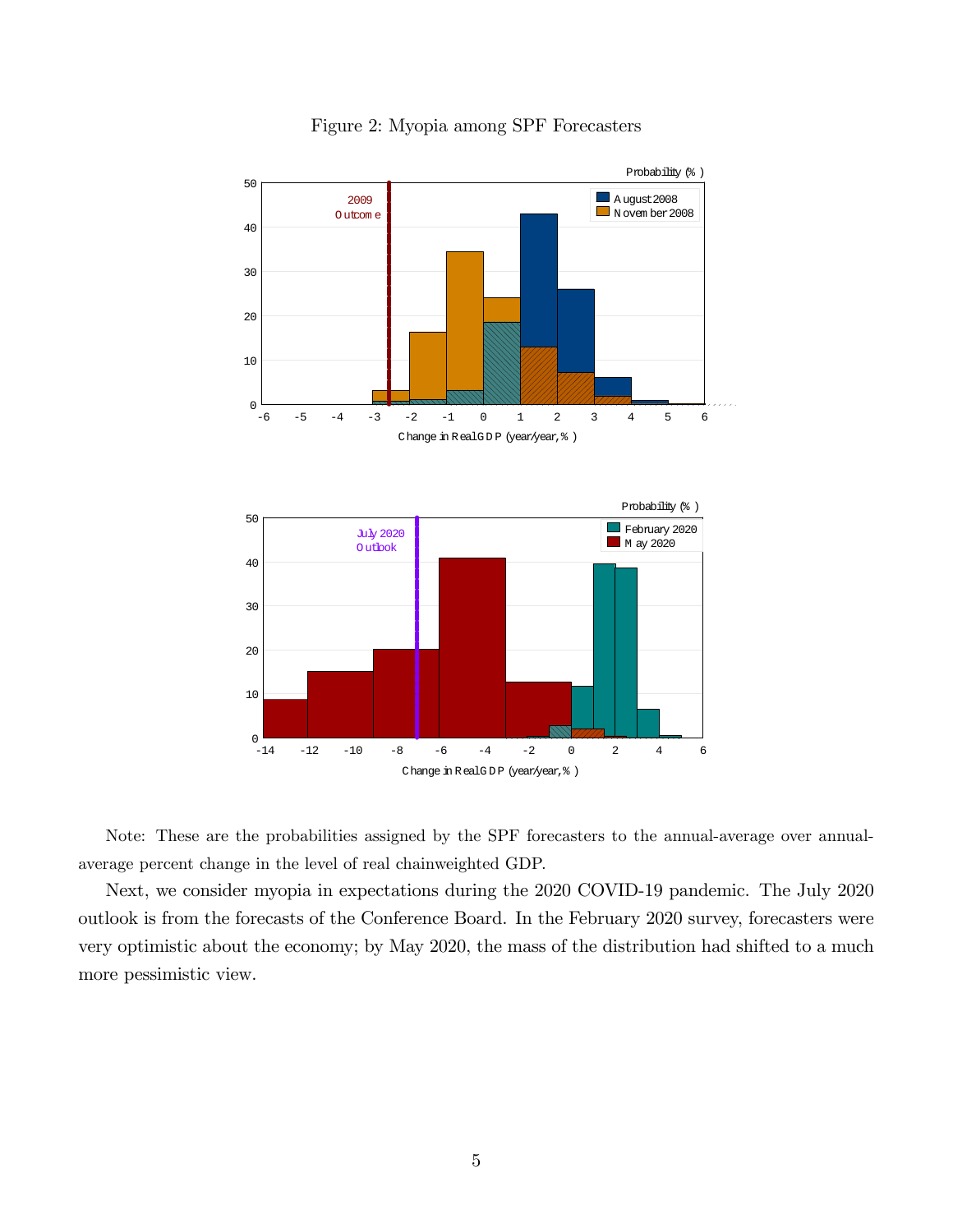

Figure 3: Myopia among SPD Forecasters

Note: These are the probabilities assigned by the SPD forecasters to the Q4-over-Q4 change in the real GDP. The surveys were conducted in 2020 on the dates indicated.

Next, we consider the myopia of forecasters of the SPD. We consider three surveys in 2020. In the March 2020 survey, the forecasters placed an approximately 30% probability that the Q4-over-Q4 growth in the real GDP would be negative. In the April 2020 survey, the mass of the distribution began to shift to a more pessimistic outlook, but it was only in the June 2020 survey that this view became more entrenched.

Dispersion of forecasts among the SPF participants has been historically unprecedented in the 2020 crisis, and this is illustrated in Ögure 4. We present the Interquartile Ranges (IQR) of the one-year ahead forecasts for the log of the real GDP. The left panel in Ögure 4 shows the dispersion in forecasts during the 2008 crisis, and the right panel shows the levels for the 2020 crises. The non-recession means for the IQRs are also indicated by the green lines. While dispersion doubled during the 2008 crisis, the 2020 crisis recorded the highest dispersion on record.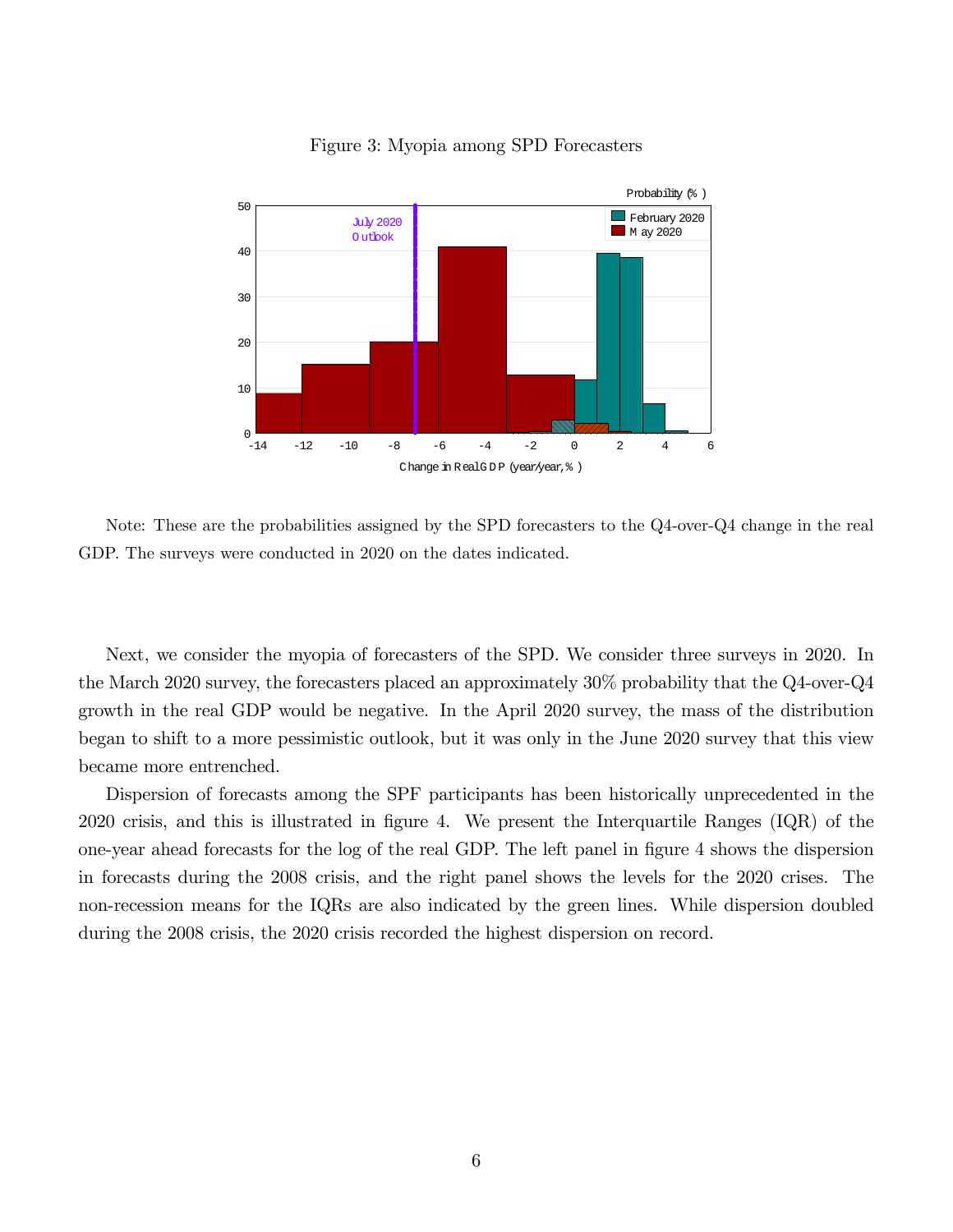

Figure 4: Dispersion among SPF Forecasters

Note: These are the Interquartile Ranges (IQRs) or D1 measure of the 4-quarter-ahead forecasts for log(real GDP) reported by the forecasters in the Federal Reserve Bank of Philadelphiaís Survey of Professional Forecasters. The non-recession mean is noted by the green line.

Figure 5 shows the dispersion in forecasts among the SPD participants for the 2020 surveys. As with the SPF, we find that this dispersion measure was the highest on record for the series. It is also worth noting that there was strikingly little disagreement among the forecasters in SPD in March 2020, even though the Covid-19 crisis had began to unfold at a rapid pace outside the United States, and the Federal Reserve has already initiated the  $50$  b.p. reduction in the Federal Funds Rate<sup>6</sup>. The SPF also indicates the same low level of disagreement in the first quarter of 2020, but since that data is collected primarily in the middle of the quarter, it may be less indicative of the changing economic situation.

 $6$ The survey questions were distributed on March 4, 2020 and the responses were received on March 9, 2020. The FFR reduction took place on March 3, 2020.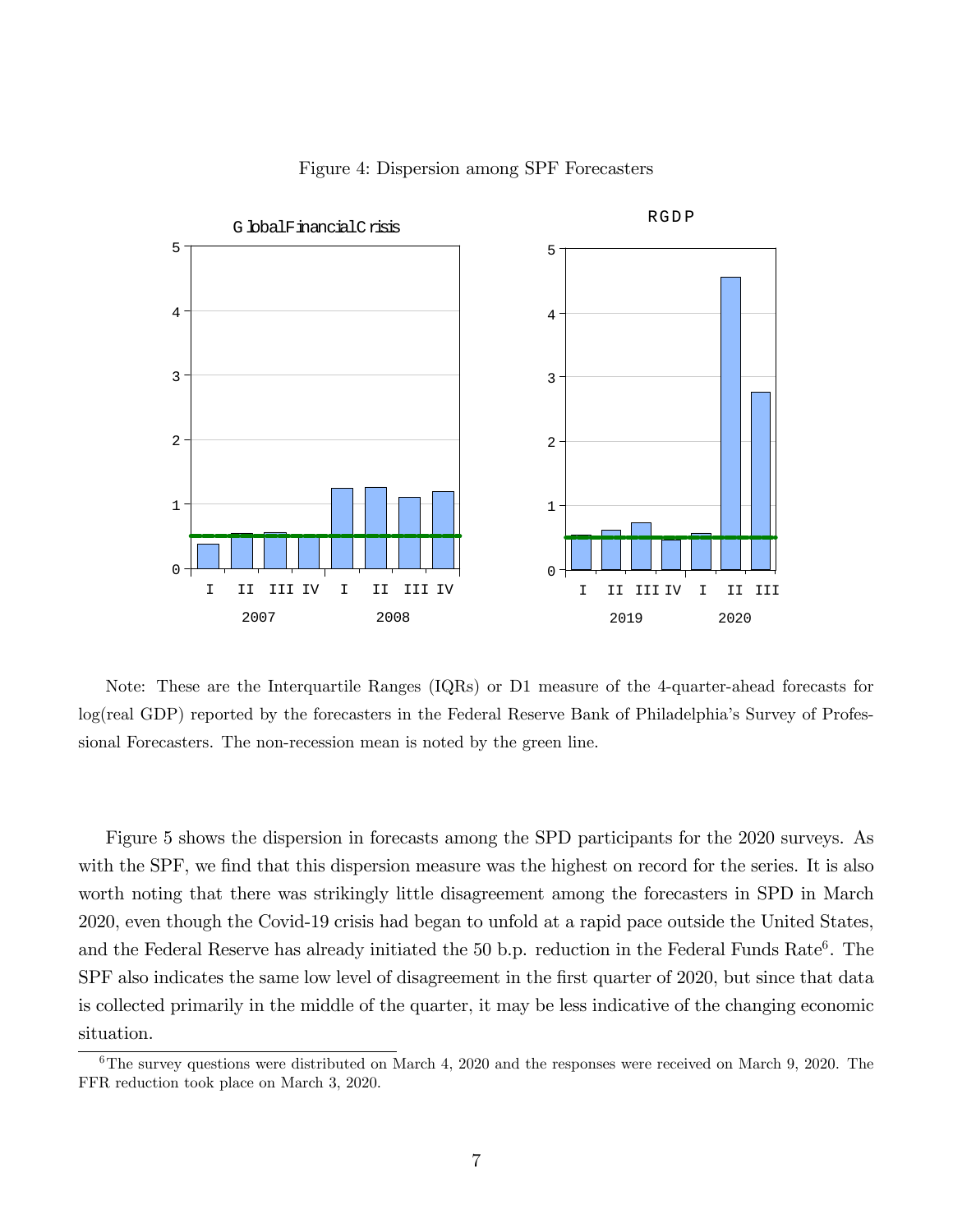





Note: These are the Interquartile Ranges (IQRs) reported by the forecasters in the Federal Reserve Bank of New Yorkís Survey of Primary Dealers. The Real GDP responses are the 1-year ahead Q4/Q4 growth estimates. The dates indicate the time when the surveys were received by the FRBNY. The non-recession mean is noted by the green line.

These findings suggest that myopia and forecast dispersion are important characteristics of forecaster beliefs. Since these are professional forecasters, and their expectations are considered to be a gauge for expectations more generally, these are important features to incorporate in an exploration of the effectiveness of forward guidance.

### 2.2 Expectations about Forward Guidance

We now turn to examining the evidence from the SPD about how expectations changed in response to the issuance of specific forward guidance. We then analyze the FOMC transcripts. We are considering the responses of forecasters to forward guidance issued by the Federal Reserve during and in the aftermath of the 2008 crisis. In December 2008 and March 2009, the statements communicated that the rates would remain low for "some time" or an "extended period". In August 2011 and January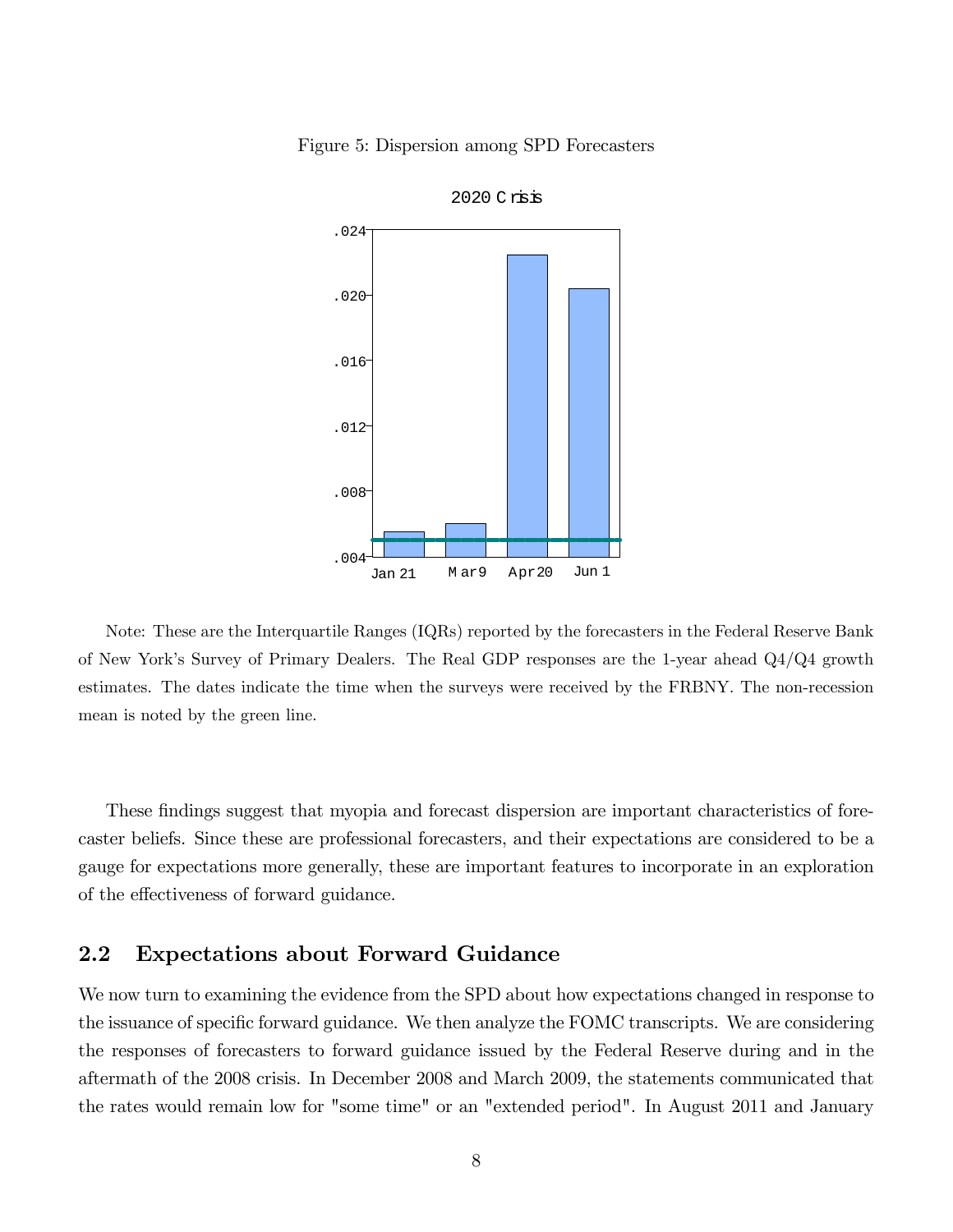and September 2012, this was replaced by calendar based guidance. Table 1 in the appendix shows the highlights of these statements.

#### 2.2.1 Survey Evidence

The responses from the SPD suggest that in response to the forward guidance statements there were only small changes in the expectations of forecasters regarding the timing of liftoff in the federal funds rate. We use the following question asked by the SPD: "Of the possible outcomes below, please indicate the percent chance you attach to the timing of the Örst federal funds target rate increase." The question makes available time periods, and the respondents are required to assign probabilities of liftoff to the different time periods. The format of a sample question, along with the responses, is shown in table 2 of the appendix.

Using this question, we construct a series of the median liftoff date reported by the respondents. The results indicate that the primary dealers shifted their expectations about the liftoff dates by a maximum of two quarters between 2011 and 2012. Thus, while the Önancial market participants were responding to the forward guidance provided, the effects were quite short-term. This change in the liftoff dates are shown in table 3 of the appendix.

We also examine the effects of the forward guidance announcements on the nominal and real term structure of yields. These findings confirm those in the literature: the largest change, across the term structure for both nominal and real yields occurred around the March 18, 2009 announcement. On this day, in its post-meeting statement, the FOMC replaced the phrase "for some time" with "for an extended period" in reference to the ELB range for the Federal Funds Rate. By the time the 2012 forward guidance was being offered, its effects on yield changes were much smaller. The patterns in the yield changes suggest that the first instances of forward guidance had large effects on the term structure of yields, but calendar-based guidance was less effective. These responses are shown in table 4 of the appendix.

These findings from the survey expectations, as well as the yield changes, suggest that the forward guidance offered by the FOMC is able to affect financial market expectations at relatively short-term horizons.

#### 2.2.2 Discussion of Forward Guidance in FOMC Transcripts

The FOMC excerpts highlight the broad concerns of policymakers in using forward guidance, and of making commitments at long-term horizons. A common characteristic of the forward guidance o§ered in 2011 and 2012 was that it referred to horizons of approximately two years. For example, at the August 9, 2011 meeting, the forward guidance only extended upto "...at least through mid-2013". However, as a protracted ELB episode would require forward guidance to be offered for a time period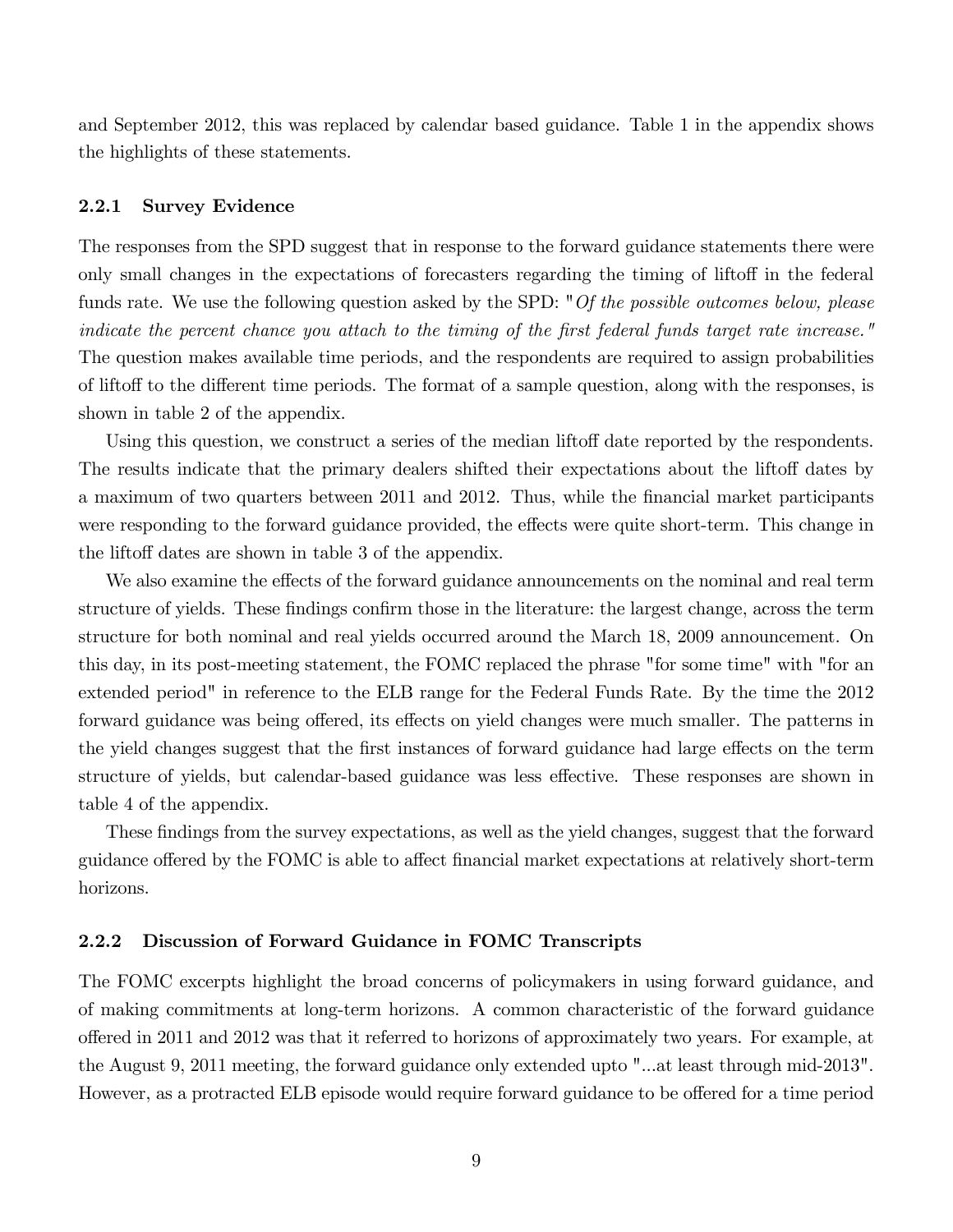far in the future, it is instructive to examine the transcripts of the FOMC during the time the forward guidance discussions were taking place. During the FOMC meeting held on August 9, 2011, there were several concerns raised by the committee members about the nature and period of the forward guidance which would be offered. For example, President Eric Rosengren, of the Federal Reserve Bank of Boston, stated:

I fear that the change in language we have discussed does little to signal further easing. It says that exceptionally low levels of the federal funds rate are likely to be maintained at least through mid-2013, but this matches the path of the federal funds rate that the market already expects [...]. A statement that matches current market expectations is not likely to have much of an effect on market rates.

Further discussions also noted the contingent nature of the forward guidance offered. Federal Reserve Bank of New York President, and the FOMC Vice-President Bill Dudley noted:

ì...making binding commitments might be viewed as potentially reckless in a world where the outlook is highly uncertain.<sup>"</sup>

Likewise, Janet Yellen (then serving as Federal Reserve Board vice chair) indicated:

ì...we need to be mindful of the intrinsic limits on our ability to make credible promises over time horizons that extend beyond several years. We need to follow a pragmatic approach for promoting the stability of economic activity and ináation, recognizing the limits of our understanding of the structure and evolution of the economy and of our ability to anticipate or plan for all possible contingencies."

During the November 1-2, 2011 meeting, the FOMC participants expressed concern about how the private sector would view the forward guidance being offered, in the case of Committee decisions that were not unanimous. Governor Elizabeth Duke stated:

If we're going to convince the public that we're going to act differently in the future, especially far into the future, we will first need unanimous or near unanimous agreement and steadfast conviction that it's the right course for us to follow  $[\dots]$ . Without near unanimity and one voice, the public could focus on the potential for the rotation of voters to change the path or the potential for the two open seats and the upcoming term endings on the Board to bring about a philosophical change or, in the worst case for credibility, the political debate could become fixated on effecting such a change through legislation or personnel changes.

We now turn our attention to modeling these concerns in a stylized NK framework.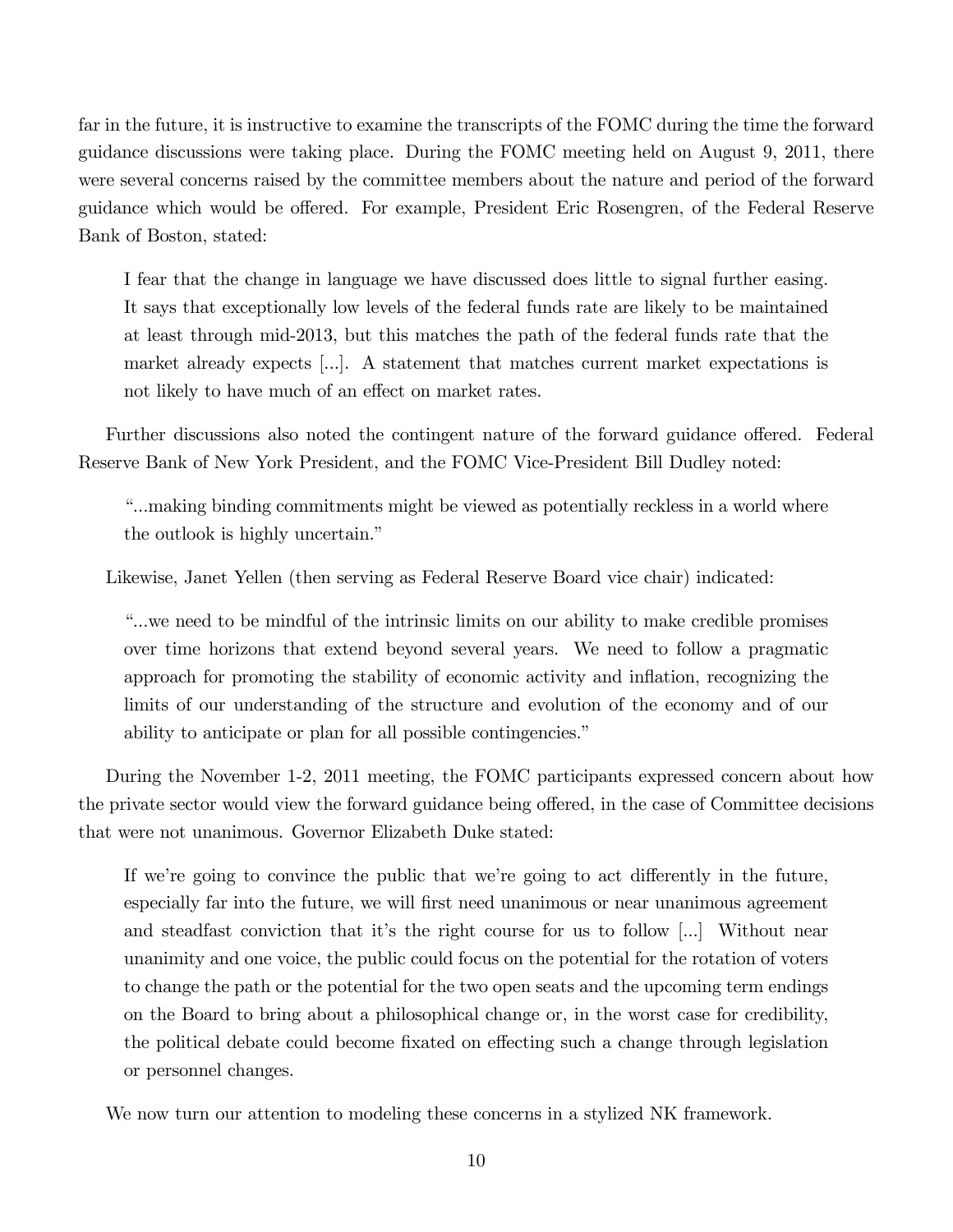### 3 Model Framework

Here we specify the model framework which we use to characterize the Öndings on private sector expectations. The formulation nests three of the prominent models that were originally put forth to address the forward guidance puzzle (Del Negro, Giannoni and Patterson, 2012).<sup>7</sup> However, each one presents a plausible way to model expectations as we observe above. Our objective is to characterize and analyze the optimal policy in model which addresses the forward guidance puzzle, and compare it with the commitment policy under rational expectations.

Using the reduced form model, in log-linear representation, these models can be represented in the following way:

$$
x_t = -\sigma' \{i_t - \omega E_t \pi_{t+1} - r_t^n\} + M_c E_t x_{t+1}
$$
  
\n
$$
\pi_t = \kappa' x_t + \beta M_f E_t \pi_{t+1}
$$
\n(1a)

Here,  $x_t$  is the output gap,  $\sigma$  is the intertemporal elasticity of substitution,  $i_t$  is the nominal interest rate,  $\pi_t$  is the inflation rate and  $r_t^n$  is the natural rate. Additionally,  $\beta$  is the discount factor and firms update their prices following Calvo pricing, where  $\theta \in (0, 1]$  of the firms keep their prices unchanged. Under rational expectations, we have standard representation with  $\omega = 1, \sigma' = \sigma$ ,  $M_c = M_f = \zeta = 1$ and  $\kappa' = \kappa$ , where  $\kappa = (\epsilon + \frac{1}{\sigma})$  $\frac{1}{\sigma}$ )  $\frac{(1-\theta)(1-\beta\theta)}{\theta}$ , and  $\epsilon$  is the Frisch elasticity of substitution. The first equation is referred to as the IS curve and the second as the New-Keynesian Phillips curve (NKPC) in the exposition below.

Under the imperfect common knowledge assumption of Angeletos and Lian (2018), there is a lack of common knowledge about news, and about the beliefs and responses of others. This is interpreted as a form of bounded rationality which is consistent with the rational expectations equilibrium. In terms of the parameters,  $\omega$  is the friction in common knowledge, and in the exposition here, this friction is the same for consumers and firms. With this assumption,  $M_c = \beta + (1 - \beta)\omega \in (\beta, 1],$  $M_f = \theta + (1 - \theta) \omega \in (\theta, 1], \; \kappa' = \kappa \omega \text{ and } \sigma' = \sigma.$ 

With Gabaix's (2020) characterization, the optimizing agents are myopic, and do not anticipate future events perfectly (unlike agents with rational expectations). In this formulation, the parameter  $\bar{m} \in [0, 1]$  measures "cognitive discounting", that is the attention to the future<sup>8</sup>. With this assumption, the parameters of the reduced form model in (1a) are the following:  $M_c = \frac{\bar{m}}{R-r} < 1$ ;  $M_f =$  $\bar{m} \left( \theta + \frac{1 - \beta \theta}{1 - \beta \theta \bar{m}} \right)$  $\frac{1-\beta\theta}{1-\beta\theta\bar{m}}(1-\theta)\Big) < 1$  and  $\sigma' = \sigma^0$ .

<sup>7</sup>The nested model, however, is not exhaustive. For example, Hagedorn, Luo, Manovskii, and Mitman (2019) examine an NK model with incomplete financial markets in which the central bank's forward guidance may be largely o§set by shifts in the distribution of taxes, transfers, and corporate dividends.

<sup>&</sup>lt;sup>8</sup>Using the cognitive discounting parameter, the expectations operation under bounded rationality  $E^{BR}(X_{t+1}) =$  $\bar{m}E^{RE}\left(X_{t+1}\right)$ , where  $E^{RE}$  is the rational expectations expectations operator for the one-period ahead variable  $X_t$ .

<sup>&</sup>lt;sup>9</sup>We are considering the version for Gabaix's model in which the other cogntive discounting factors, such as  $\bar{m}_y$  for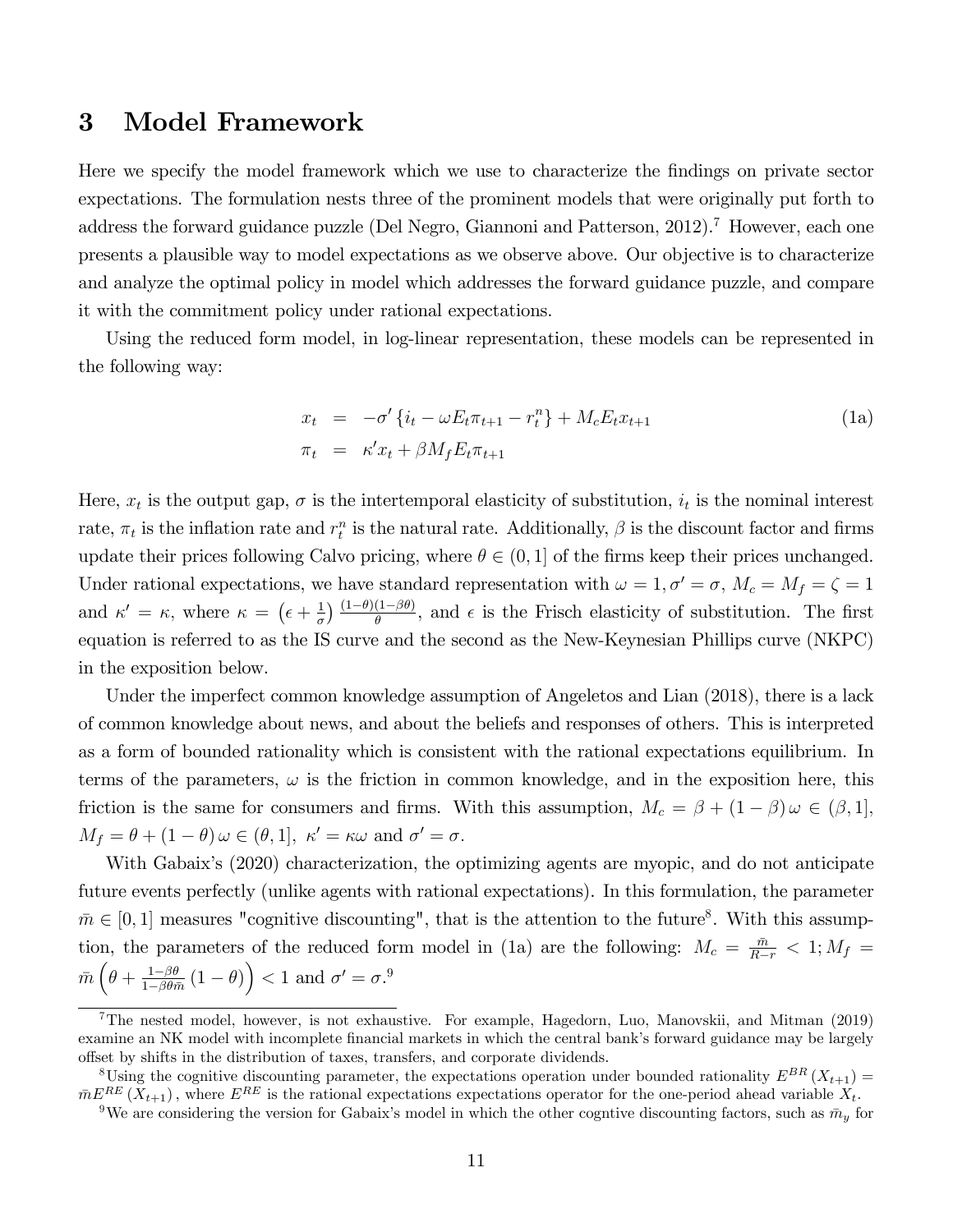McKay, Nakamura and Steinsson (2016) obtain a discounting in the aggregate-level Euler equation by introducing a combination of heterogeneity and market incompleteness. This implies that some agents hit their borrowing constraints, thereby violating the individual-level Euler condition. In this case,  $M_c, \zeta < 1$ ;  $M_f = 1$ ;  $\kappa' < \kappa$ , and  $\sigma' = \sigma \zeta$ , where  $\zeta < 1$ . The exact parameter formulations are shown in the appendix.

The gist of all these models is that discounting is introduced in the aggregate level Euler equation and the NKPC. The parameters for the NK model are assigned values usually used in the literature:  $\sigma$  is 4 (Amato and Laubach, 2003), the slope of the Phillips curve  $\kappa$  is 0.024, and  $\beta = 0.9975$ . The behavioral parameters are set at the values used in the respective papers. In the Angeletos and Lian (2018) specification,  $\omega = 0.75$  and  $M_f = 0.9$ ; in Gabaix (2020),  $M_c = M_f = 0.8$  and in the McKay, Nakamura and Steinsson (2016) specification,  $M_c = 0.97$  and  $\zeta = 0.75$ . The parameter values are summarized in table 1. We now consider these frameworks for characterizing the central bank's policy.

| Name                  | Param                  | Value            |
|-----------------------|------------------------|------------------|
| <b>IES</b>            | σ                      | 4                |
| Phillips curve slope  | $K_{i}$                | 0.024            |
| Discount factor       | β                      | 0.9975           |
| Natural rate, $AR(1)$ | $\rho$                 | 0.94             |
| Natural rate          | $r_n^{\mathit{shock}}$ | $-0.01$          |
| AL                    | $\omega$               | 0.75             |
|                       | $M_f$                  | 0.9              |
| Gab                   | $M_c$<br>$M_f$         | 0.8<br>0.8       |
| MNS                   | $M_c$                  | 0.97<br>$0.75\,$ |

Table 1: Benchmark model parameters

Note: The first two columns show the model parameters, and the third column shows the parameter values. The last three rows show the parameters used for the Angeletos and Lian (2018), Gabaix (2020) and Mckay, Nakamura and Steinsson (2016) frameworks.

income and  $\bar{m}_r$  for the interest rate are set at their rational expectations values of 1. This implies that the individual level Euler equations are not "distorted".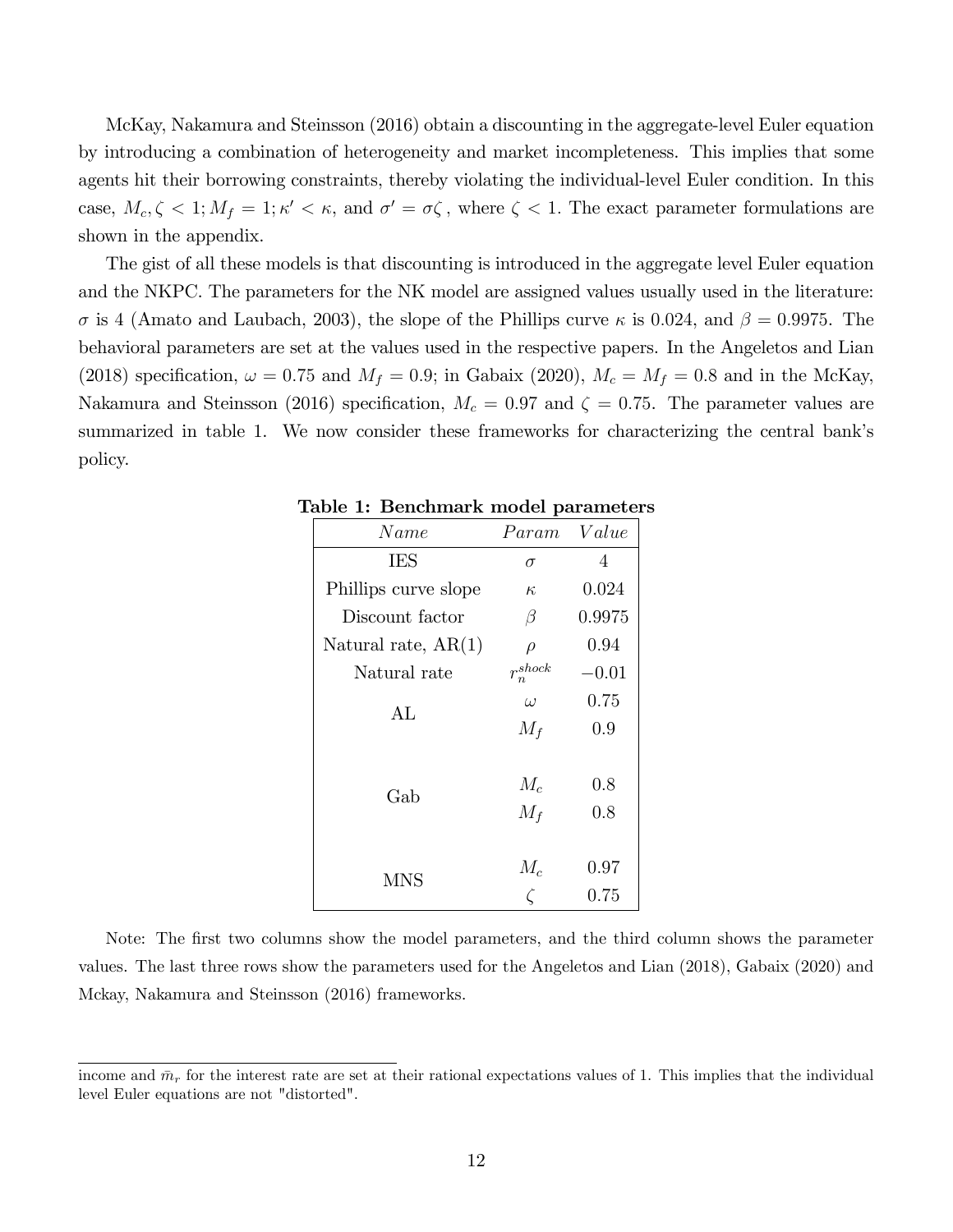### 4 Optimal Policy with Full Credibility

In the following, we present the results for characterizing optimal policy under discretion and commitment under the zero-lower bound. The natural rate shock is assumed to follow an  $AR(1)$  process. Following the literature, the central bank's problem is to choose the path of  $\{i_0, i_1, ...\}$  to minimize the loss function  $L_t = \pi_t^2 + \lambda x_t^2$ :

$$
E_0 \sum_{t=0}^{\infty} \beta^t L_t \tag{2}
$$

subject to the IS and aggregate supply equations in (1a). Here  $\beta$  is the discount factor, and  $\lambda$  is the positive parameter denoting the weight assigned by the central bank to output stability.

In the case where the central bank commits to a course of action, it's problem is to choose a state contingent sequence for  $x_t$  and  $\pi_t$  to maximize the objective in (2) assuming that equations in (1a) hold in every period  $t$ . As noted by Clarida, Gali and Gertler (1999; CGG henceforth), the central bank recognizes that the private sector will be forming its expectations based on the evolution of  $x_t$ and  $\pi_t$ , and therefore does not treat them as fixed while solving the optimization problem.

Under the commitment strategy, the first order conditions for the central bank's problem are:

$$
\frac{\partial \mathcal{L}}{\partial x_t} : -\phi_{1t-1} \frac{M_c}{\beta} + (\lambda x_t + \phi_{1t} - \phi_{2t} \kappa') = 0 \tag{3a}
$$

$$
\frac{\partial \mathcal{L}}{\partial \pi_t} : \left( -\phi_{1t-1} \frac{\sigma \omega}{\beta} - \phi_{2t-1} M_f \right) + \left( \pi_t + \phi_{2t} \right) = 0 \tag{3b}
$$

$$
i_t \phi_{1t} = 0; i_t \ge 0, \phi_{1t} \ge 0
$$
\n(3c)

Assuming initial conditions of  $\phi_{1-1} = \phi_{2-1} = 0$ , the solution to the system is obtained from the above first order conditions, and the the IS and NKPC curves. Here we assume that  $i_t$  is bounded at the ELB until  $T_c^*$ .

After  $T_c^*$ , the Lagrange multiplier  $\phi_{1t}$  for  $t > T_c^*$  is zero. For  $t = T_c^* + 2, \dots$ , there is a unique bounded solution, with the dynamic path given by:

$$
\begin{bmatrix} \pi_t \\ x_t \end{bmatrix} = \begin{bmatrix} (1 - \mu_1) \\ \frac{\kappa'}{\lambda} \mu_1 \end{bmatrix} \phi_{2t-1}, \tag{4}
$$

$$
\phi_{2t} = \mu_1 \phi_{2t-1} \tag{5}
$$

where  $\mu_1$  is the eigenvalue of the matrix solved for in the appendix. Finally, the path of  $i_t$  is given by:

$$
\sigma i_t = -x_t + M_c E_t x_{t+1} + \omega E_t \pi_{t+1} + r_t^n \tag{6}
$$

$$
= \mu_1 \left[ -\frac{\kappa'}{\lambda} \left( 1 - M_c \mu_1 \right) + \omega \left( 1 - \mu_1 \right) \right] \phi_{2t-1} + r_t^n \tag{7}
$$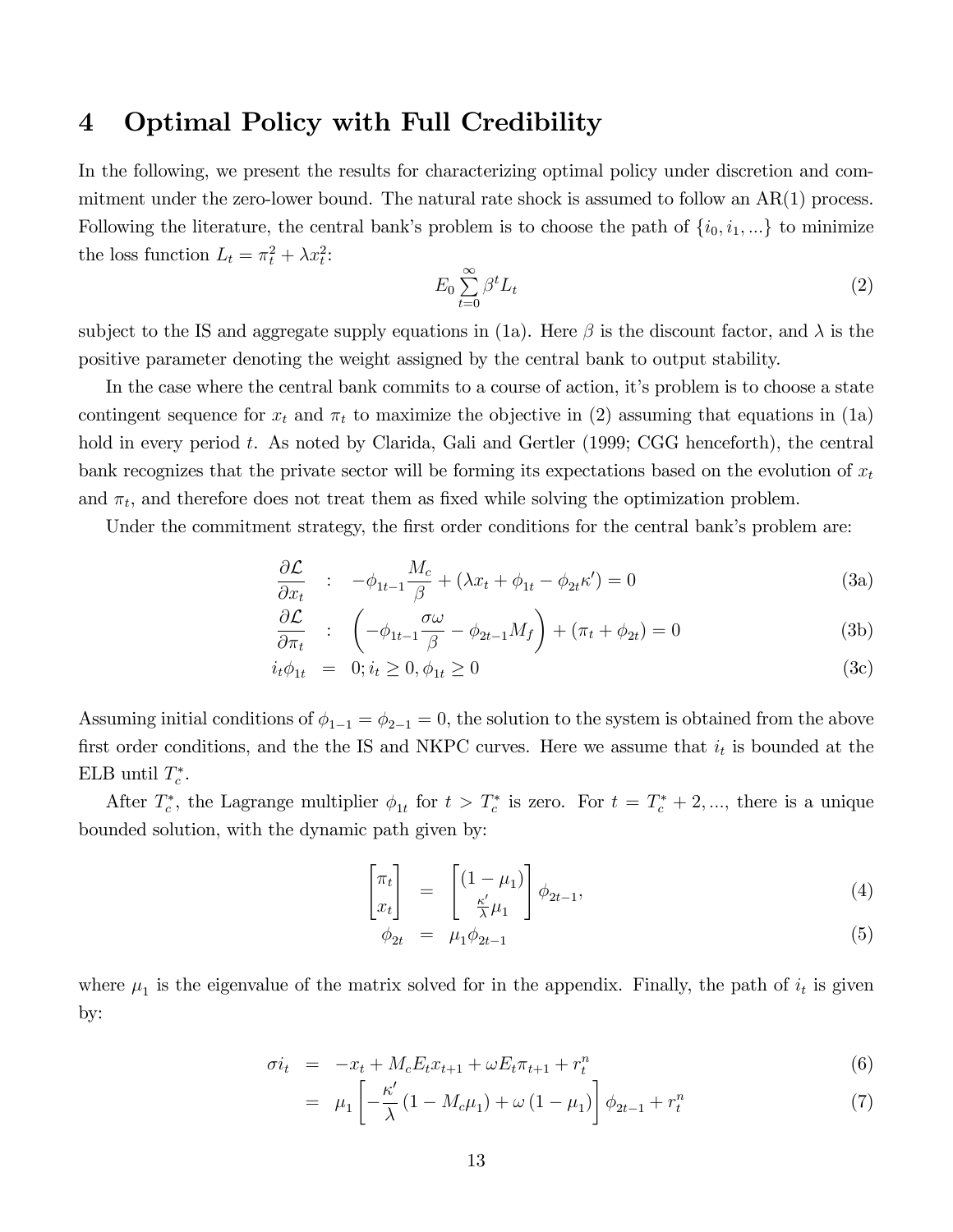Thus, under commitment, the path of  $i_t$  now depends on the extent to which knowledge is "imperfect".

For the period during the zero lower bound, we set  $i_t = 0$  in the IS, aggregate supply and first order conditions. Then,

$$
A = \begin{bmatrix} \beta M_f + \kappa' \sigma \omega & \kappa' M_c \\ \sigma \omega & M_c \end{bmatrix}, \text{ and } a = \begin{bmatrix} \kappa' \sigma \\ \sigma \end{bmatrix}
$$
 (8)

$$
\begin{bmatrix} \pi_t \\ x_t \end{bmatrix} = A \begin{bmatrix} E_t \pi_{t+1} \\ E_t x_{t+1} \end{bmatrix} + ar_t^n \tag{9}
$$

Using the terminal condition at  $T_c^* + 1$  we get

$$
\begin{bmatrix} \pi_t \\ x_t \end{bmatrix} = \sum_{j=t}^{T_c^*} A^{-(j-t-1)} a r_j^n + A^{-(T_c^* - t + 1)} \begin{bmatrix} \pi_{T_c^* + 1} \\ x_{T_c^* + 1} \end{bmatrix}
$$
 (10)

and,

$$
\begin{bmatrix}\n\phi_{1t} \\
\phi_{2t}\n\end{bmatrix} = \begin{bmatrix}\n\frac{M_c}{\beta} + \kappa' \frac{\sigma \omega}{\beta} & \kappa' M_f \\
\frac{\sigma \omega}{\beta} & M_f\n\end{bmatrix} \begin{bmatrix}\n\phi_{1t-1} \\
\phi_{2t-1}\n\end{bmatrix} + \begin{bmatrix}\n-\kappa' & -\lambda \\
-1 & 0\n\end{bmatrix} \begin{bmatrix}\n\pi_t \\
x_t\n\end{bmatrix}
$$
\n(11)

Then, for  $T_c^*+1$ ,  $\phi_{1T_c^*+1}=0$ . Substituting into the FOCs under commitment, along with the NKPC:

$$
\pi_{T_c^*+1} + \phi_{2T_c^*+1} = \phi_{1T_c^*} \frac{\sigma \omega}{\beta} + \phi_{2T_c^*} M_f \tag{12}
$$

$$
\lambda x_{T_c^*+1} - \phi_{2T_c^*+1} \kappa' = \phi_{1T_c^*} \frac{M_c}{\beta} \tag{13}
$$

$$
\pi_{T_c^*+1} - \kappa' x_{T_c^*+1} = \beta M_f E_{T_c^*+1} \pi_{T_c^*+2}
$$
\n(14)

Then, the equations (4), (6), (10), (11) and (12), along with  $\phi_{1-1} = \phi_{2-1} = 0$ , and  $i_t = 0$  for  $t = 0, ..., T_c^*$  and  $\phi_{1t} = 0$  for  $t = T_c^* + 1, ...$  characterize the solution under commitment.

Figure 6 compares these alternative specifications under the benchmark assumption that the central bankís policy strategy is completely transparent and credible. In particular, we consider a stylized experiment in which the natural rate of interest drops sharply in the initial period and then gradually reverts towards its steady-state value. In particular, the natural rate follows an AR(1) process,  $r_t^n = \rho_r r_{t-1}^n + \varepsilon_t$ , with  $\rho_r = 0.94$  and a shock size of  $-0.01$ . With these parameters, the natural rate remains negative for 23 quarters before turning positive. In effect, this shock represents a scenario involving a large and persistent shortfall in aggregate demand, perhaps roughly similar in magnitude to the impact of the global financial crisis on the U.S. economy.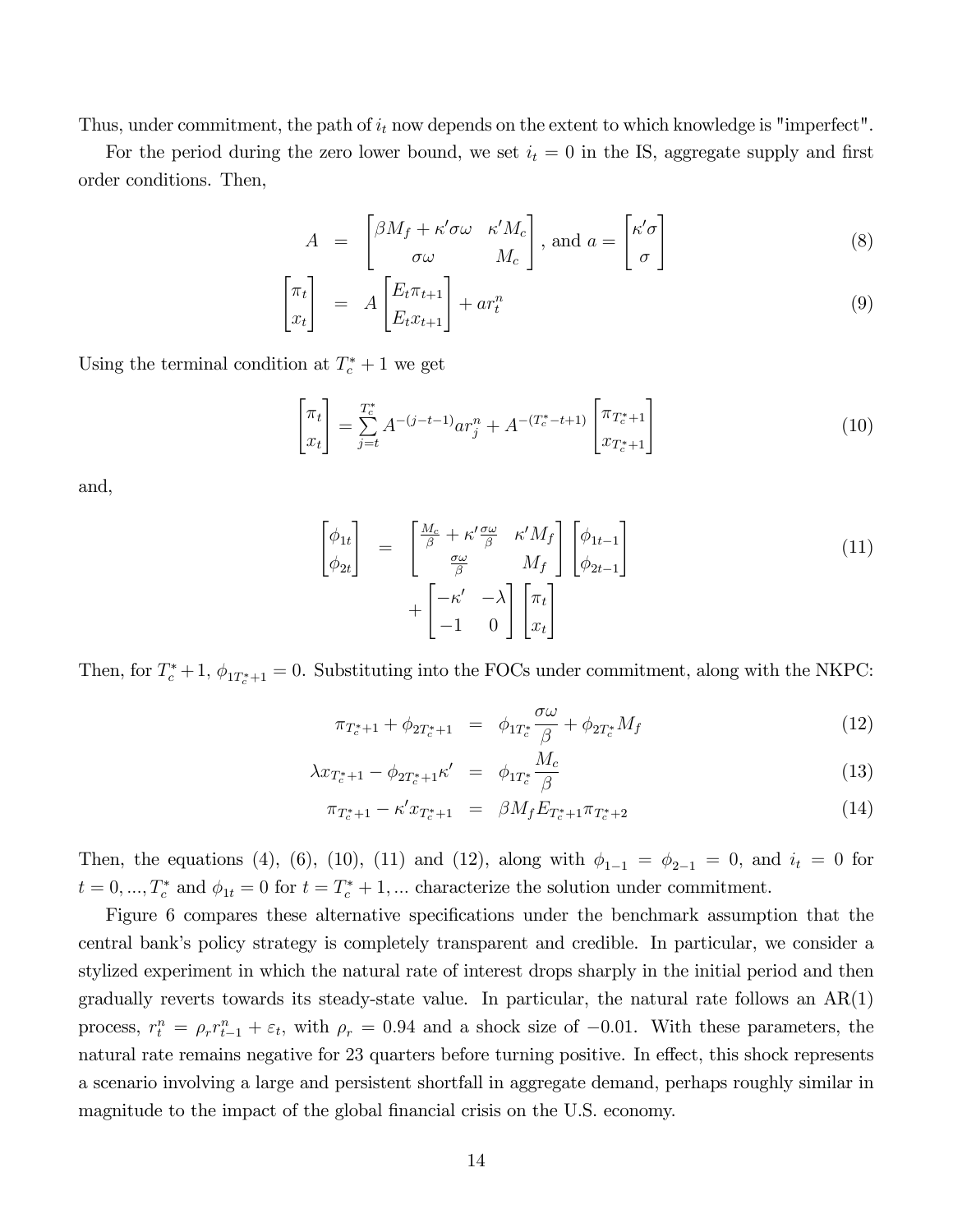

#### Figure 6: Optimal Policy with Full credibility

Note: These figures show the responses of the four models (rational expectations, RE; Mckay, Nakamura and Steinsson, MNS; Angeletos and Lian, AL and Gabaix, Gab) in response to a natural rate shock. The figure shows the evolution of the short nominal interest rate, output gap and inflation across the various model specifications. Time periods are denoted in quarters. The inflation rate is expressed in annual rates in percent; the interest rate and output gap are expressed in percentage points.

The optimal monetary policy involves a commitment to a "lower-for-longer" strategy, so that the actual nominal interest rate is pinned at the ELB for an additional year or two after the natural rate becomes positive. Even with this policy in place, the initial impact of the shock is severe: The output gap is about  $-8\%$ , and inflation falls noticeably below target. Nonetheless, the optimal monetary policy induces a rapid recovery involving a persistent boom in output and an elevated level of inflation over the subsequent half-decade. For each of the model specifications, the optimal policy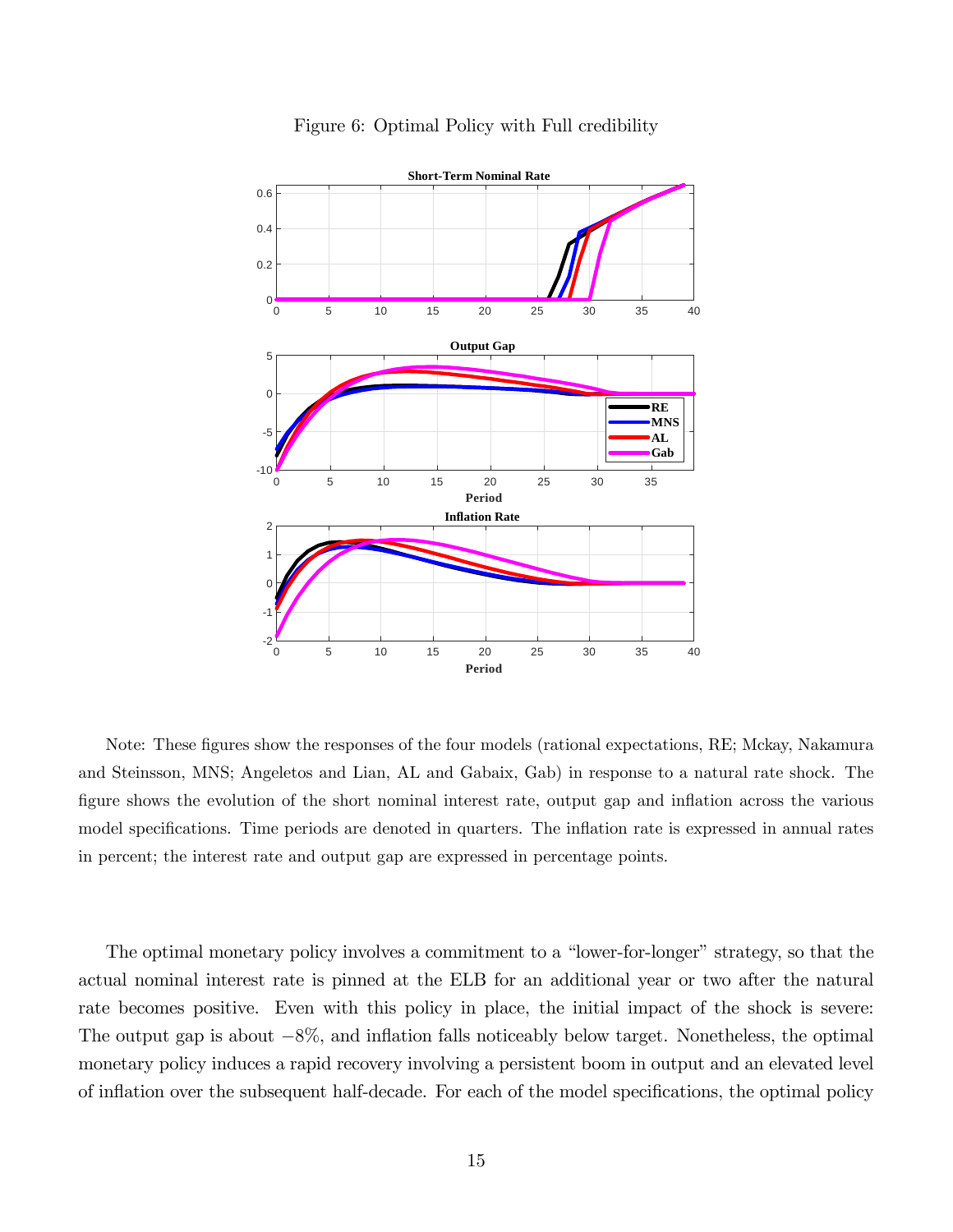is markedly more aggressive than a pure make-up strategy.<sup>10</sup> In particular, the initial shortfall of inflation is relatively modest and transitory, while the overshooting of inflation is substantial (about one percentage point above target) and persistent (only subsiding after about five years).

A commitment to a more aggressive "lower-for-longer" strategy could be reasonably effective in mitigating the ELB if such a commitment were fully transparent and credible. Before reaching any definitive conclusions, however, it would be sensible to examine the performance of such strategies in larger-scale DSGE models that incorporate a range of alternative specifications regarding the private sector's expectations formation.

In figure 7 we consider the extent to which myopia matters for the optimal policy effects. The benchmark level of the myopia parameter corresponds to the slope of the Phillips curve in (1a) to be approximately 0.8, which corresponds to Gáli and Gertler  $(1999)$ . A higher degree of myopia, with  $M_f = 0.65$ , would correspond to the approximate value of the Phillips curve slope found in Fuhrer and Rudebusch (2004). We also consider a larger shock, with  $r_{shock}^n = -0.0125$  while keeping the same shock persistence. At this higher degree of myopia, the length of the ELB is extended by more than a full year compared to the benchmark case.

 $10$ Bernanke, Kiley and Roberts (2019) and Reifschneider and Wilcox (2019) performed simulations of FRB/US and reached similar conclusions about the shortcomings of pure make-up strategies in mitigating the ELB.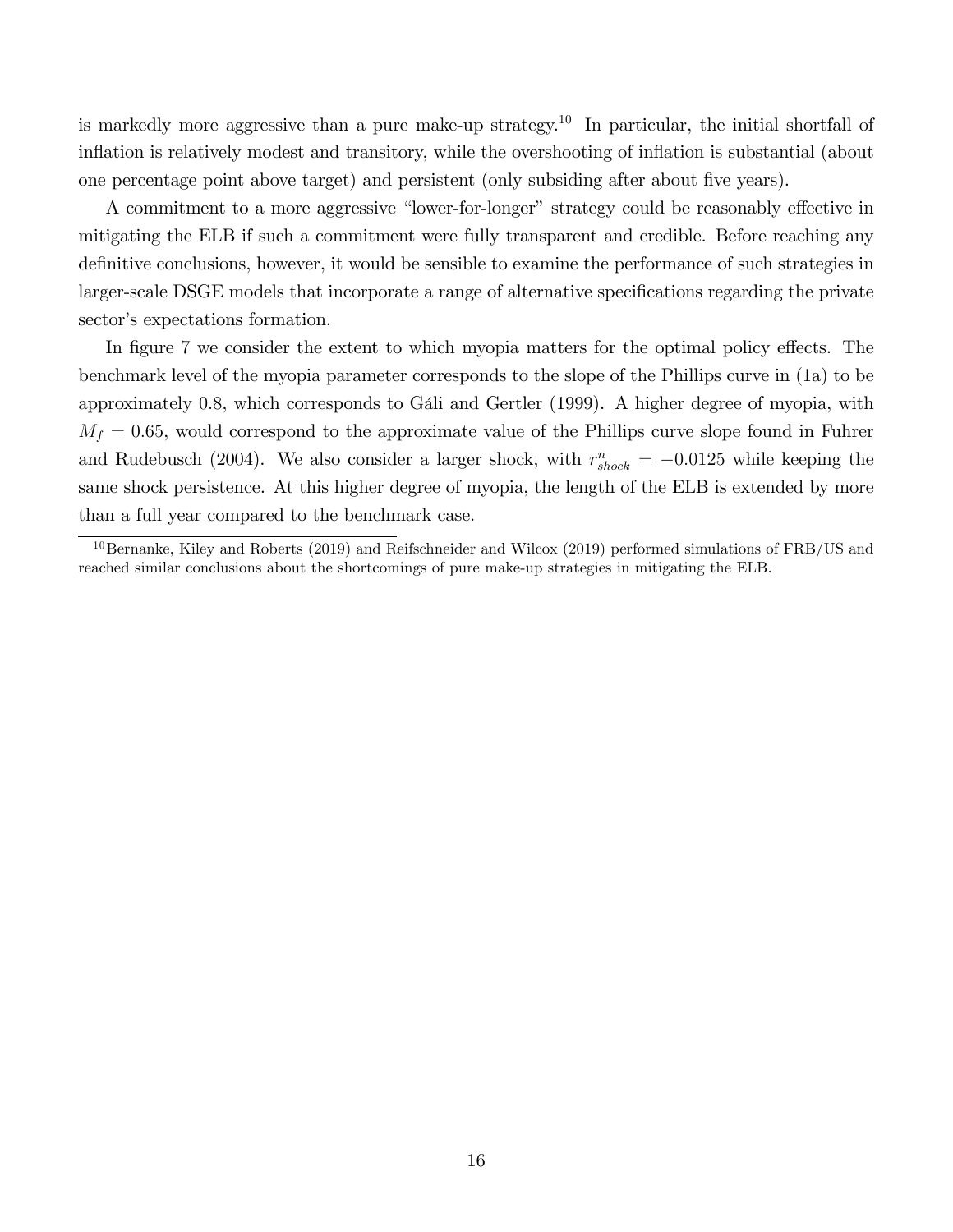

#### Figure 7: Optimal Policy with Varying Myopia

Note: These figures show the responses of the Gabaix model in response to a natural rate shock with varying levels of myopia. Here, the persistence of the shock  $\rho = 0.94$  and  $r_{shock}^n = -0.0125$ . The figure shows the evolution of the short nominal interest rate, output gap and inflation across the various model specifications. Time periods are denoted in quarters. The inflation rate is expressed in annual rates in percent; the interest rate and output gap are expressed in percentage points.

Figure 8 shows the responses of the economy with different levels of imperfect common knowledge. The benchmark parameter of  $\omega = 0.75$  corresponds to the case where every agent who has heard the policy announcement believes that another agent failed to believe the policy with a probability of 25%. As Angeletos and Lian (2018) discuss, a greater degree of imperfect common knowledge with  $\omega = 0.5$  would align with the evidence of Coibion and Gorodnichenko (2012). This leads to an even larger shortfall of inflation from its target.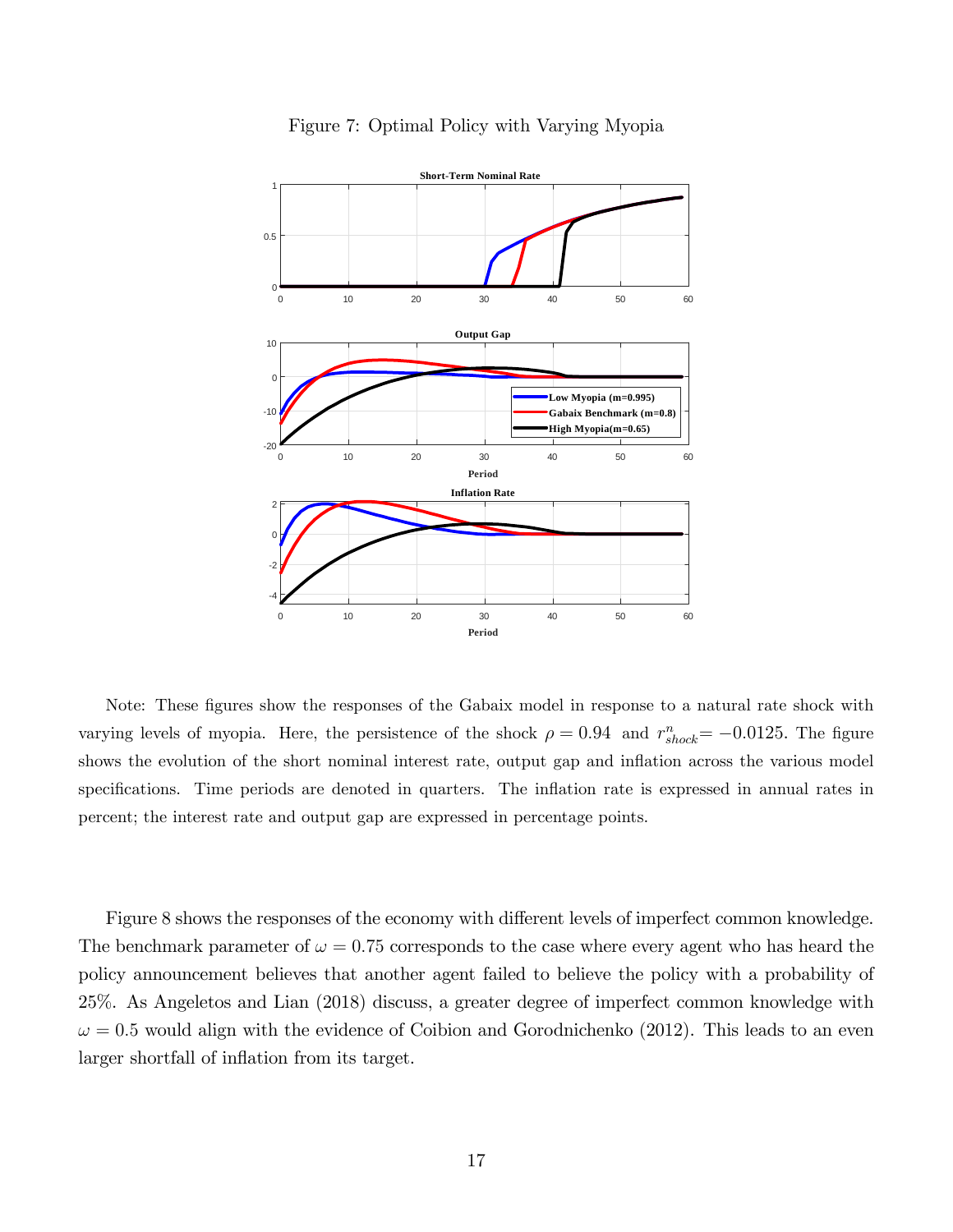

Figure 8: Optimal Policy with Varying Imperfect Common Knowledge

Note: These figures show the responses of the Angeletos and Lian model in response to a natural rate shock with varying levels of imperfect common knowledge. Here, the persistence of the shock  $\rho = 0.94$  and  $r_{shock}^{n}$  = -0.0125. The figure shows the evolution of the short nominal interest rate, output gap and inflation across the various model specifications. Time periods are denoted in quarters. The inflation rate is expressed in annual rates in percent; the interest rate and output gap are expressed in percentage points.

In table 2, we illustrate the stabilization properties of the different models for alternative values of key NK parameters:  $\sigma$ ,  $\kappa$  and the natural rate shock. The first row of the table shows results using the benchmark parameters. The alternative value of  $\sigma$  considered is taken from Eggertsson and Woodford (2003). The stabilization properties of the model improve, but the time that the central bank has to commit to staying at the ELB increases significantly. In case of a more persistent shock (the last row), the economy is forced to stay at the ELB for more than twelve years.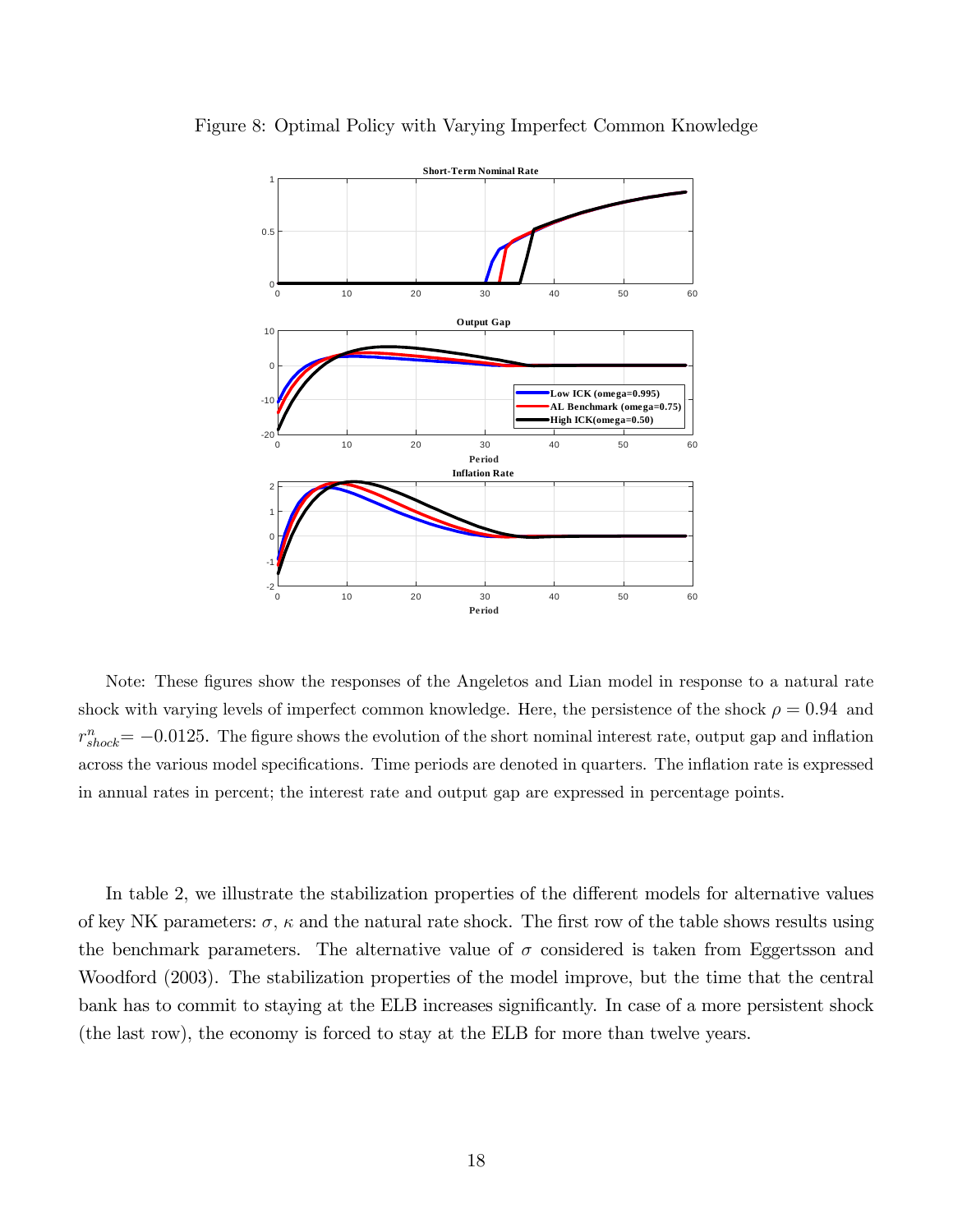| Param                |              |     | $T \quad \sigma(\pi) \quad \sigma(x)$ |        |     | $T \quad \sigma(\pi) \quad \sigma(x)$ |    |         |      |            | $T \quad \sigma(\pi) \quad \sigma(x) \mid T \quad \sigma(\pi) \quad \sigma(x) \mid$ |     |
|----------------------|--------------|-----|---------------------------------------|--------|-----|---------------------------------------|----|---------|------|------------|-------------------------------------------------------------------------------------|-----|
|                      | Rational Exp |     |                                       | Gabaix |     |                                       | AL |         |      | <b>MNS</b> |                                                                                     |     |
| <b>BM</b>            | 28           | 0.6 | 7.1                                   | 32     | 0.8 | 12.9                                  | 30 | $0.6\,$ | 10.3 | 29         | 0.5                                                                                 | 6.6 |
| $\sigma=0.5$         | 37           | 0.2 | 2.7                                   | 34     | 0.2 | 2.1                                   | 38 | $0.2\,$ | 3.1  | 38         | 0.2                                                                                 | 2.1 |
| $\rho = 0.98,$       | 49           | 0.3 | 3.2                                   | 53     | 0.5 | 7.2                                   | 50 | 0.4     | 5.2  | 50         | 0.3                                                                                 | 3.0 |
| $r^{shock}_-=-0.006$ |              |     |                                       |        |     |                                       |    |         |      |            |                                                                                     |     |

Table 2: Varying model parameters

Note: The first column denotes model parameters being varied. The benchmark model parameters are in the row labeled "BM". The number of periods for which the ELB is maintained under the commitment strategy is denoted by T. The standard deviations of inflation and the output gap are shown in the  $\sigma(\pi)$ and  $\sigma(x)$  columns. The panel for rational expectations is first, followed by the results of the Gabaix (2020), Angeletos and Lian (2018) and finally the Mckay, Nakamura and Steinsson (2016) models.

## 5 Imperfect Credibility

As noted in the FOMC minutes<sup>11</sup>, the effectiveness of a make-up strategy would depend on "the private sector's understanding of the strategy and on their confidence that future policymakers would follow through on promises to keep policy accommodative." These concerns are amplified in the downturn of 2020. As noted in the minutes of the April 29, 2020 meeting, "Yields on nominal Treasury securities declined across the maturity spectrum, with the 10- and 30-year yields ending the period near all-time lows. A straight read of market quotes suggested that the expected federal funds rate would remain under 25 basis points through 2022." In figure 7, we show the term structure of forward rates for the 2-, 5- and 10-year nominal yields for the July-December 2007 and January-April 2020 periods to illustrate the point that Önancial market expectations are of a prolonged period of low interest rates.

Now we turn to scenarios in which the central bank has more limited credibility, especially with regard to policy commitments that extend over a multi-year timeframe.<sup>12</sup> The challenge of imperfect credibility has been readily apparent from the historical record on disináationary episodes, Indeed, as emphasized by the landmark study of Bernanke, Laubach, Mishkin, and Posen (2001), the mere announcement of an inflation target had little or no effect on actual inflation in several advanced economies. In such cases, however, the central bank can start gaining credibility immediately by

<sup>11</sup>FOMC Minutes, September 2019.

 $12$ Previous studies of the implications of imperfect credibility for the design of monetary policy at the ELB include Bodenstein, Hebden, and Nunes (2012), Walsh (2018), and Nakata and Sunakawa (2019).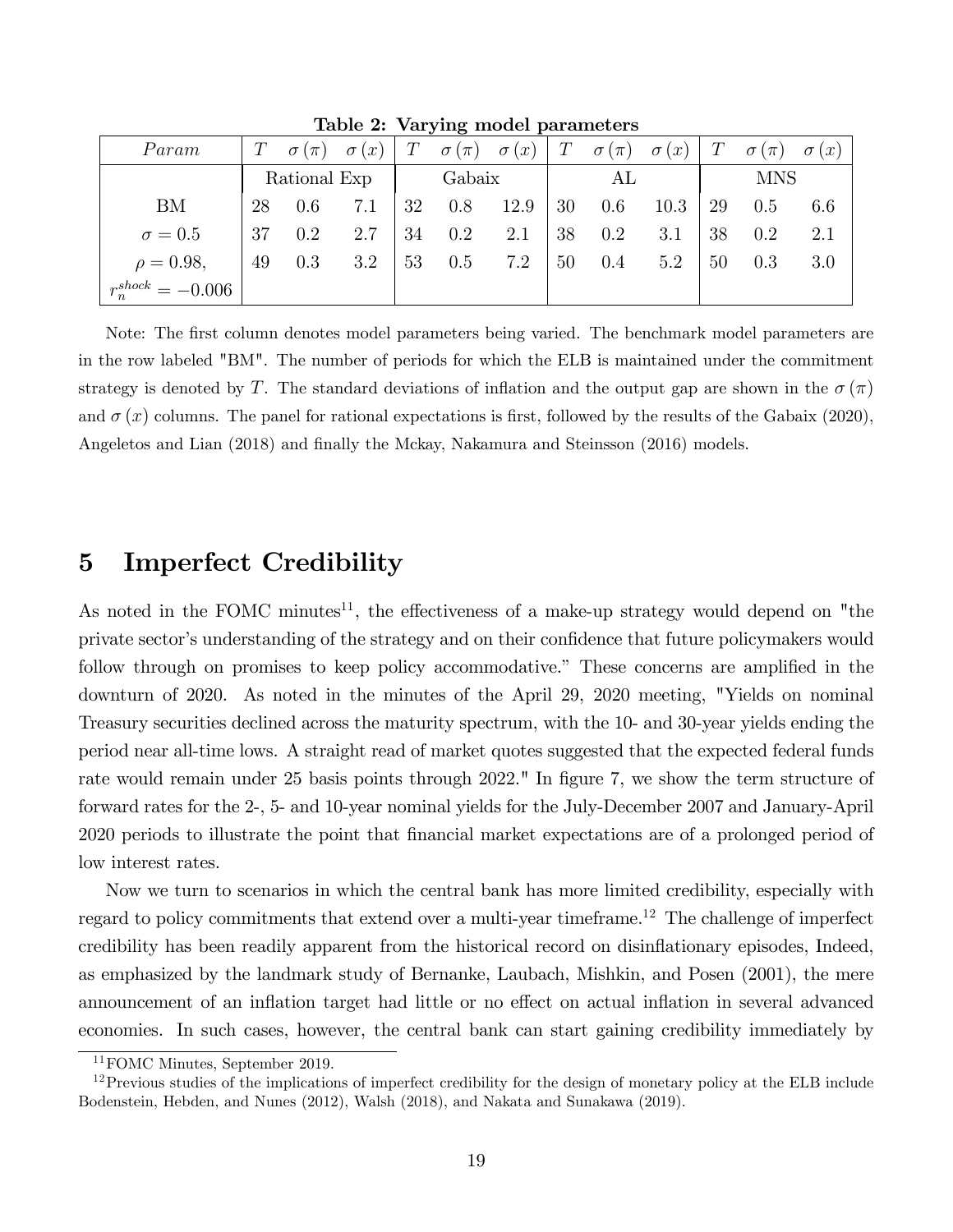tightening the stance of monetary policy at the start of the disináation and then easing gradually as actual and expected inflation move downwards towards the target.<sup>13</sup>

By contrast, gaining credibility may be particularly difficult when the economy undergoes a persistent shortfall in aggregate demand that pins the nominal interest rate at the ELB over a protracted period. In such circumstances, the central bank may emphasize its intention to follow a "lower-for-longer" strategy once the ELB is no longer binding, but policymakers have no practical means of earning credibility up-front by taking immediate action to demonstrate their commitment to the strategy. Indeed, the commitment remains completely vacuous as long as the natural rate of interest remains below the ELB and cannot be put into practice until the natural rate rises above that threshold.

In light of these considerations, we now analyze the optimal monetary policy when its credibility depends on the length of time over which policy is pinned at the ELB. In particular, we assume that the private sector perceives a risk that in any given period the central bank may renege on its prior commitment and revert to a purely discretionary policy, that is, the central bank would simply adjust the nominal interest rate in line with the natural rate of interest once the ELB was no longer binding. For simplicity, we assume that the central bank's commitment is fully credible once the ELB is no longer a binding constraint, because from that point onwards the private sector can directly observe that the "lower-for-longer" strategy is being implemented. It should also be noted that the central bank is fully cognizant of its own imperfect credibility and takes that into account in formulating its optimal policy strategy.

The central bank is assumed to understand that the agents perceive it to have imperfect credibility. From periods  $t = 0$  to T', the agents assign a positive probability  $(1 - \Theta)$  to the central bank reneging its commitment, and following the discretion solution. In this case, the loss function is minimized with respect to:

$$
x_t = M_c (\Theta E_t x_{t+1} + (1 - \Theta) E_t x_{t+1}^D)
$$
\n(15a)

$$
-\sigma'\left\{i_t - \omega\left(\Theta E_t \pi_{t+1} + (1-\Theta) E_t \pi_{t+1}^D\right) - r_t^n\right\}\tag{15b}
$$

$$
\pi_t = \kappa' x_t + \beta M_f \left( \Theta E_t \pi_{t+1} + (1 - \Theta) E_t \pi_{t+1}^D \right) \tag{15c}
$$

The additional terms in the IS and aggregate supply equations corresponding to  $\Theta$  and  $(1 - \Theta)$ indicate that the optimizing households only assign a probability of  $\Theta$  that the central bank will actually follow through on its commitment strategy. In the perfect credibility case above,  $\Theta = 1$ .

The natural rate shock dissipates in period  $T'$ . In the following period, once the agents observe that the central bank has maintained the the uncertainty about the central bank's commitment to its strategy of "lower for longer" is resolved.

 $13$ See Erceg and Levin (2003) and Bordo, Erceg, Levin, and Michaels (2018).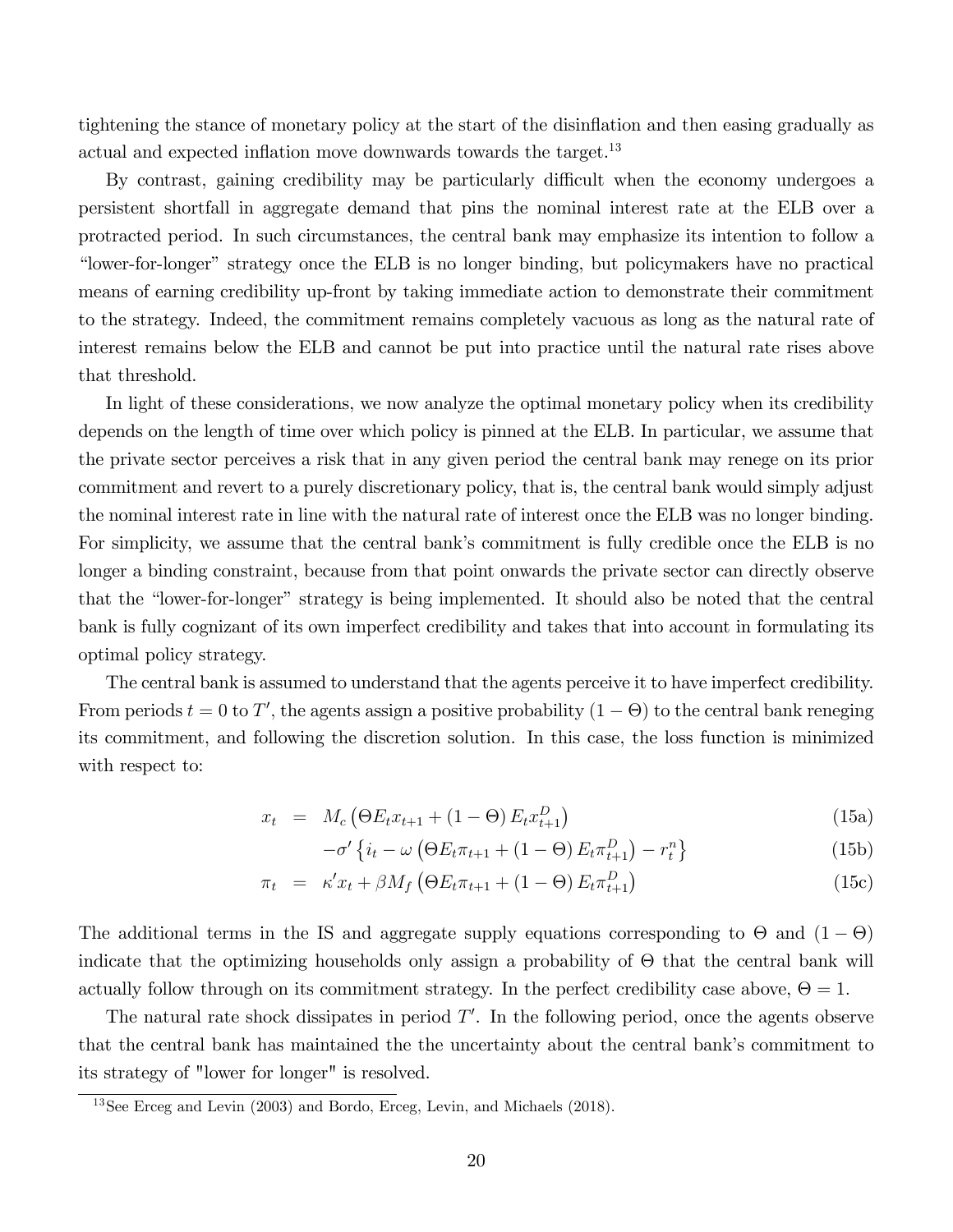From  $T' + 1$  onwards, once the agents observes that the central bank has maintained the commitment path, even after the natural rate shock has dissipated, the imperfect credibility is resolved. Then, the relevant IS and aggregate supply equations are again given by  $(1a)$ . Lift-off from the zero-lower bound is assumed to occur in some period  $T^* > T' + 1$ . In order to illustrate the model implications arising from this formulation of imperfect credibility, we show the first order conditions with respect to the output gap here, and the conditions with respect to inflation are noted in the appendix:

FOCs with respect to  $x_t$  at  $t = T' + 1$ :

$$
\frac{\partial \mathcal{L}}{\partial x_t} = \beta^{T'} \left\{ 2\phi_{1T'}(-M_c \Theta) \right\} + \beta^{T'+1} \left\{ 2\lambda x_{T'+1} + 2\phi_{1T'+1} - 2\phi_{2T'+1} \kappa' \right\} = 0
$$

FOCs with respect to  $x_t$  at  $t = T' + 2$ :

$$
\frac{\partial \mathcal{L}}{\partial x_t} = \beta^{T'} \left\{ 2\phi_{1T'+1} \left( -M_c \right) \right\} + \beta^{T'+1} \left\{ 2\lambda x_{T'+2} + 2\phi_{1T'+2} - 2\phi_{2T'+2} \kappa' \right\} = 0
$$

As shown in the discretion solution (19) above, since the output gap and inflation variables are functions of the exogenous natural rate, the terms corresponding to the discretion solution do not appear in the FOCs.

We calibrate the degree of imperfect credibility so that the probability of reneging is perceived to be 2.5 percent in any given quarter. Thus, in our benchmark scenario where the ELB is binding for about seven years, the private sector initially perceives  $50/50$  odds that the central bank will follow through with its commitment to the "lower-for-longer" strategy. Those perceived odds rise gradually over time as the central bank continues to reiterate its commitment and the time approaches when the commitment will be implemented. This calibration seems broadly consistent with the concerns flagged in past FOMC discussions about the extent to which its composition evolves gradually over time as a result of staggered terms, retirements, and other sources of turnover.

As shown in figure 9, the timing of liftoff from the ELB under imperfect credibility is roughly similar to that implied by perfect credibility (as shown previously in figure 6). Interestingly, the deterioration in macroeconomic stabilization is most severe in the baseline model with rational expectations. As emphasized in various studies of the forward guidance puzzle, this model exhibits a very strong feedback loop: when the nominal interest rate is pinned to the ELB, a decline in ináation raises the ex ante real interest rate, which in turn exerts further downward pressure on real output and inflation. Consequently, when faced with imperfect credibility, the central bank adopts a more aggressive "lower-for-longer" strategy, inducing a huge economic boom that helps dampen the initial downturn. In particular, the output gap initially plummets to around  $-20\%$  and then rebounds to around  $+10\%$ , while inflation initially drops 5% below target and then surges 5% above target.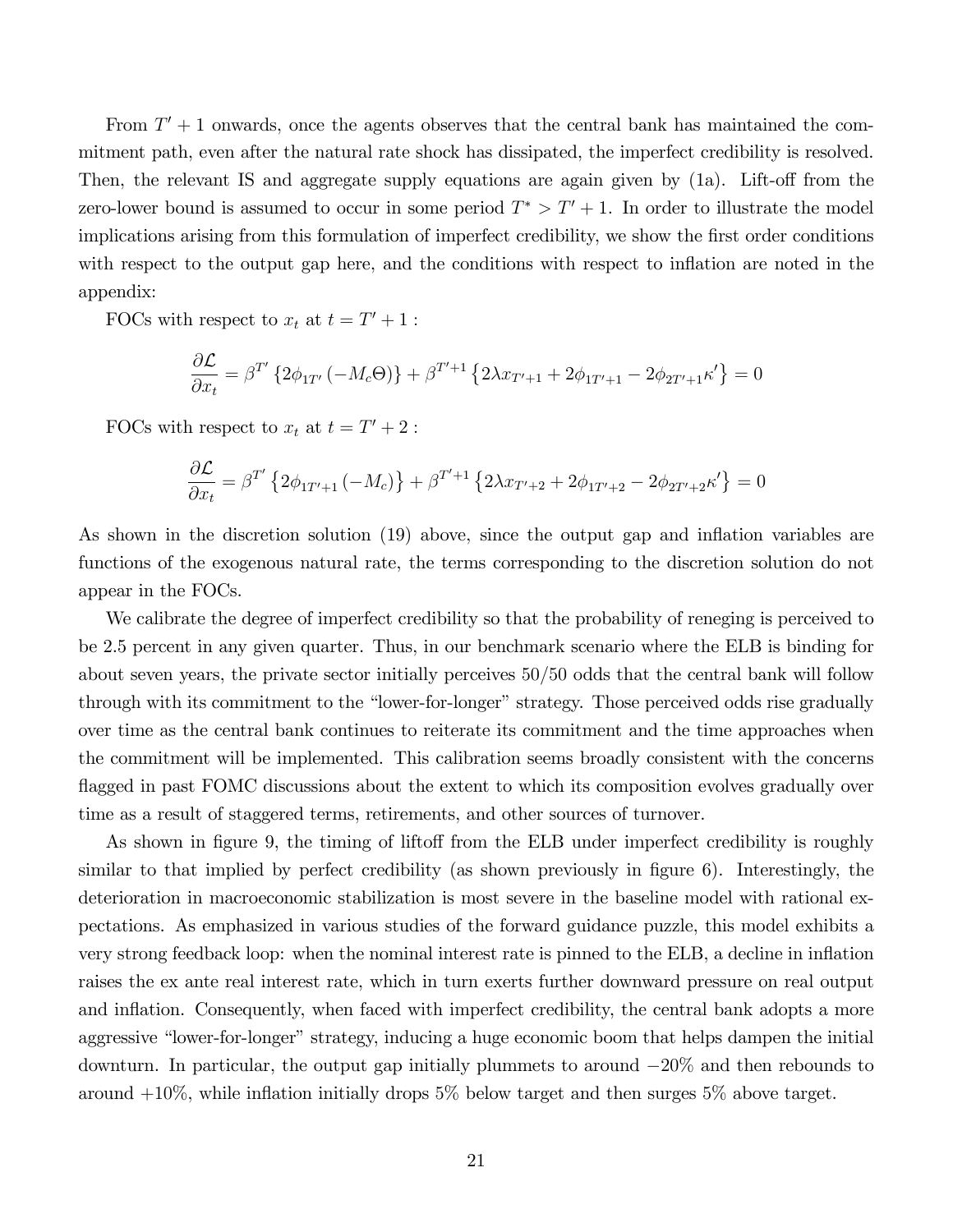

Figure 9: Optimal Policy with Imperfect Credibility

Note: These figures show the responses of the four models (rational expectations, RE; Mckay, Nakamura and Steinsson, MNS; Angeletos and Lian, AL and Gabaix, Gab) in response to a natural rate shock. The figure shows the evolution of the short nominal interest rate, output gap and inflation across the various model specifications. Time periods are denoted in quarters. The inflation rate is expressed in annual rates in percent; the interest rate and output gap are expressed in percentage points.

Nonetheless, imperfect credibility induces a marked deterioration in macroeconomic stability, regardless of the particular specification of expectations formation. For example, in the specification of Angeletos and Lian  $(2018)$ , the output gap drops sharply to around  $-15\%$  and then exhibits a sustained boom of around  $5\%$ , while inflation initially falls  $2\%$  below target and then overshoots the target by 2% for several years.

In table 3, we show the stabilization properties of the different model for varying degrees of credibility. Relative to the benchmark case of  $\Theta = 0.975$ , a lower value of 0.95 implies that the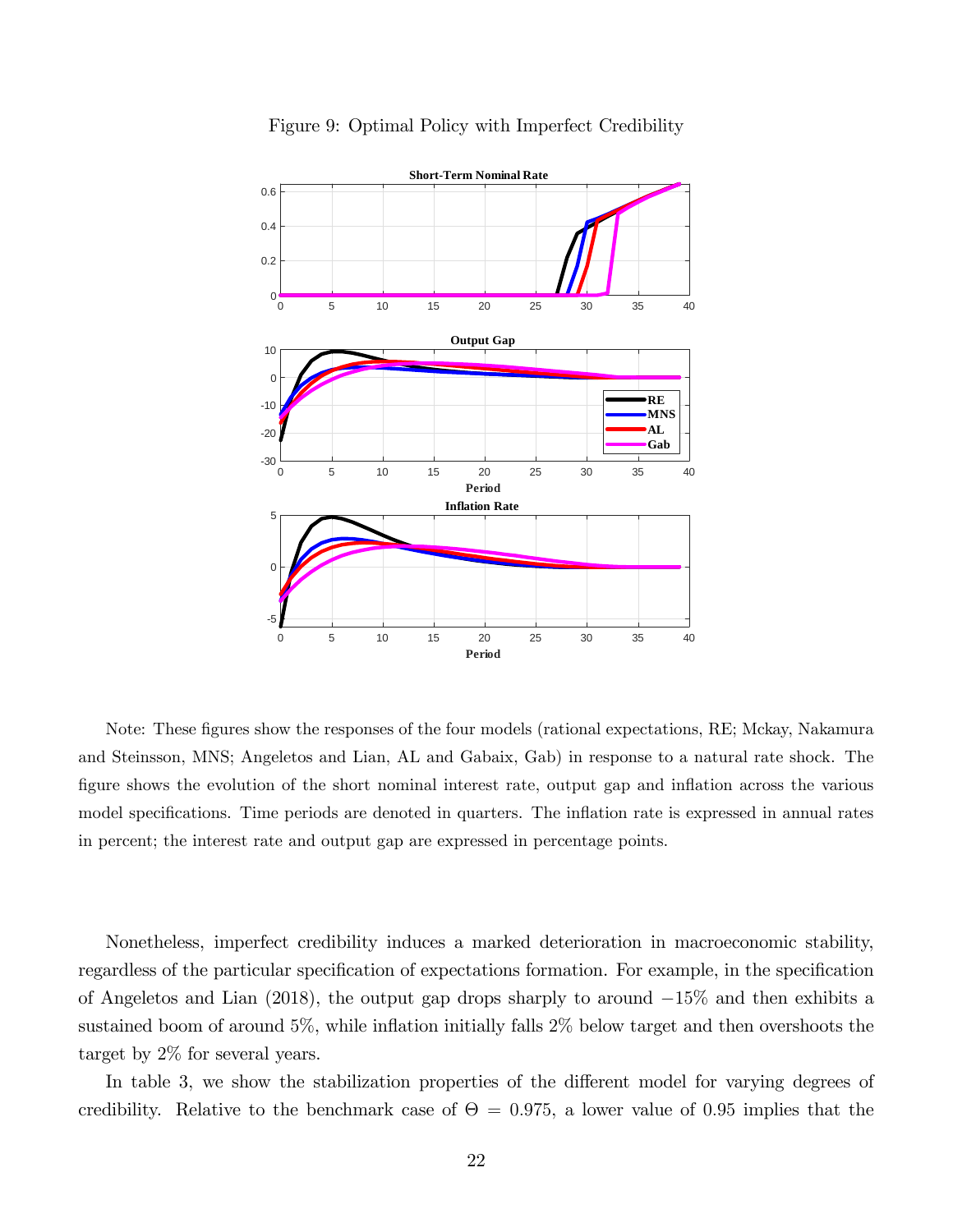probability of reneging rises to  $5\%$  in every quarter, so that after five years, the economy is only placing a 35% probability on the central bank following through with its commitment. As can be seen from the last row of table 4, the stabilization properties are markedly worse in terms of output stabilization.

| $\Theta$ |    |                         |                           |  |  |    |    | $T \sigma(\pi) \sigma(x)   T \sigma(\pi) \sigma(x)   T \sigma(\pi) \sigma(x)   T \sigma(x)   T \sigma(\pi) \sigma(x)$ |      |
|----------|----|-------------------------|---------------------------|--|--|----|----|-----------------------------------------------------------------------------------------------------------------------|------|
|          |    |                         | Rational Exp   Gabaix     |  |  | AL |    | <b>MNS</b>                                                                                                            |      |
|          |    | $1 \t 28 \t 0.6 \t 7.8$ |                           |  |  |    |    |                                                                                                                       |      |
| $0.975$  | 29 |                         |                           |  |  |    |    | 2.1 22.6 33 1.2 17.6 31 1.1 17.5 30 1.2                                                                               | 12.5 |
| 0.950    |    |                         | $30 \quad 3.9 \quad 42.4$ |  |  |    | 31 | 2.1                                                                                                                   | 20.4 |

Table 3: Varying the credibility parameter

Note: The first column denotes the credibility parameter  $\Theta$ . Perfect credibility corresponds to  $\Theta = 1$ . The number of periods for which the ELB is maintained under the commitment strategy is denoted by T. The standard deviations of inflation and the output gap are shown in the  $\sigma(\pi)$  and  $\sigma(x)$  columns. The panel for rational expectations is first, followed by the results of the Gabaix (2020), Angeletos and Lian  $(2018)$  and finally the Mckay, Nakamura and Steinsson  $(2016)$  models.

To illustrate the significance of imperfect credibility in the case of a large macroeconomic shock, we consider a shock with  $r_{shock}^n = -0.0125$  and the same persistence as the benchmark case, in figure 10. Here we show the responses using the Gabaix (2020) model. As illustrated, in the case of the benchmark level of imperfect credibility, the initial deflation of  $5\%$  is followed by inflation of more than double its target of 2% for approximately 20 quarters.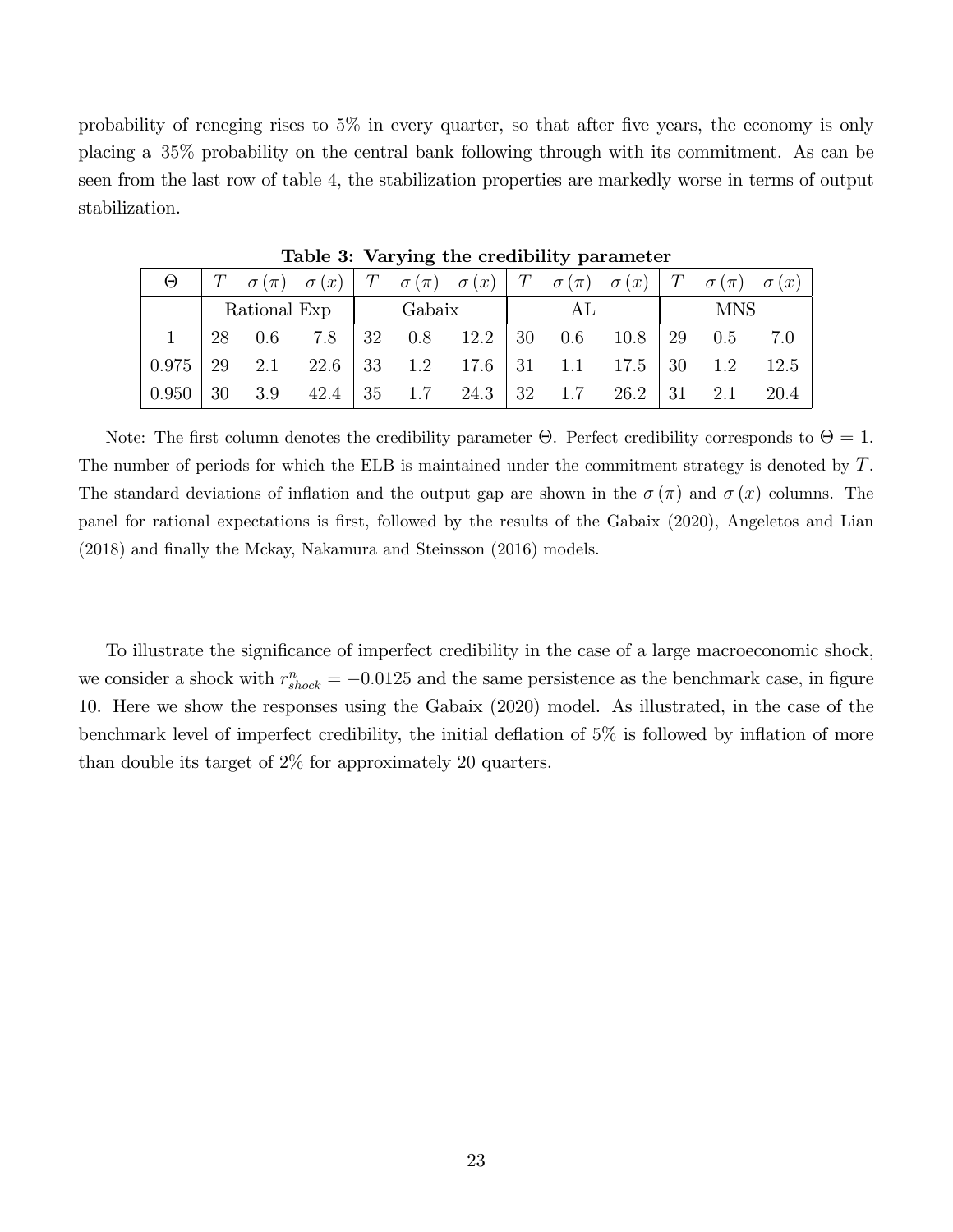

Figure 10: Optimal Policy under Gabaix Model with Great Depression Shock

Note: These figures show the responses of the Gabaix model in response to a natural rate shock which is a large, Great Depression-style shock. Here, the persistence of the shock  $\rho = 0.94$  and  $r_{shock}^n = -0.0125$ . The figure shows the evolution of the short nominal interest rate, output gap and inflation. Time periods are denoted in quarters. The inflation rate is expressed in annual rates in percent; the interest rate and output gap are expressed in percentage points.

## 6 Model Uncertainty

As in most previous studies of monetary policy at the ELB, the foregoing analysis in this paper has assumed that policymakers have a complete understanding of the true dynamic structure of the economy, as captured by a specific macroeconomic model. Under this admittedly heroic assumption, it is reasonably straightforward to determine the monetary policy strategy that provides optimal stabilization outcomes in that particular model.

Nonetheless, it has long been recognized that an appropriate monetary policy strategy should provide robust performance in the face of model uncertainty; see McCallum (1988), Taylor (1993, 1999), and Hansen and Sargent (2001). That literature has underscored the pitfalls of policy strategies that hinge on the accuracy of longer-horizon forecasts or that are finetuned to the characteristics of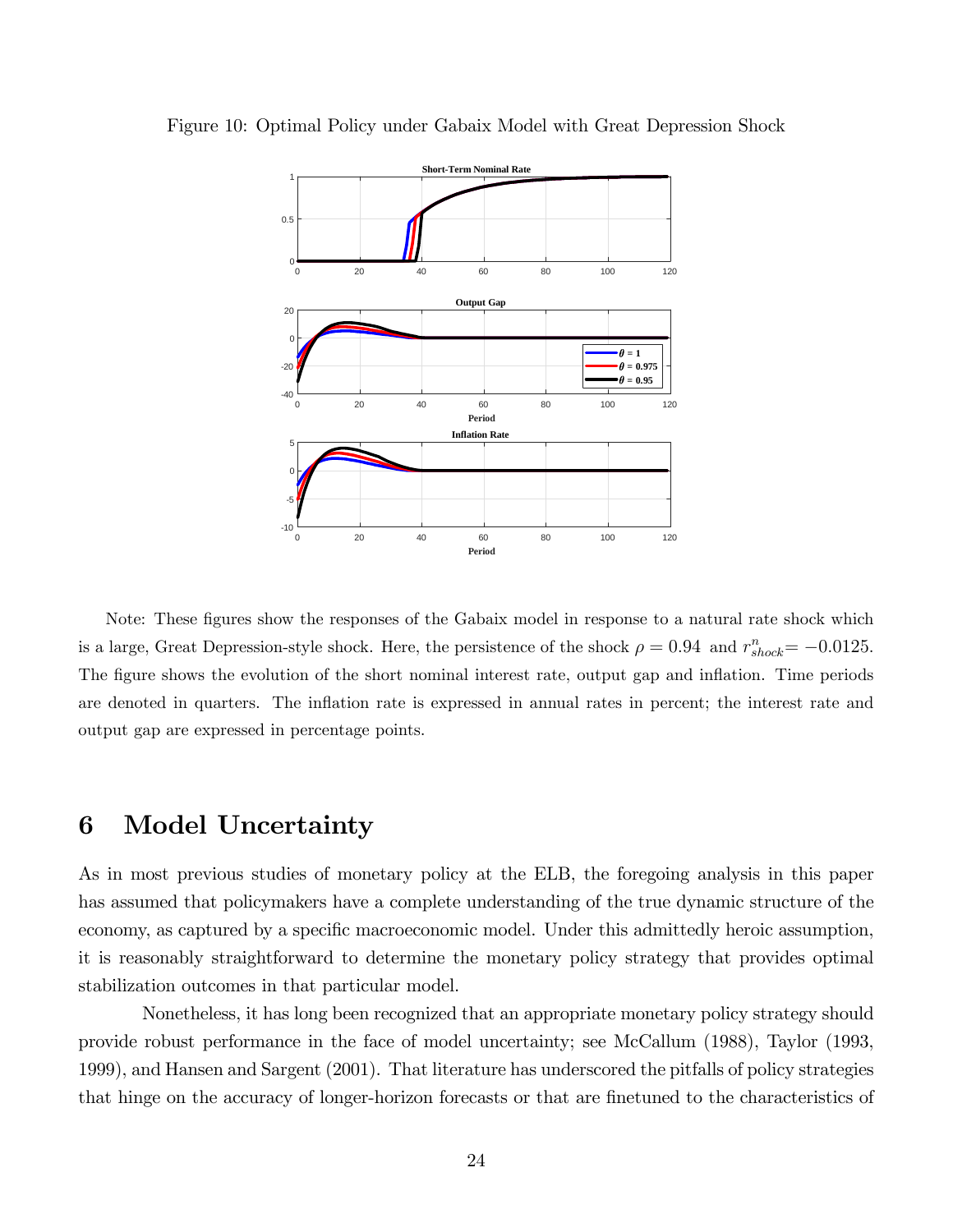a specific model. $^{14}$ 

To illustrate these considerations in the present context, we now focus on a particular aspect of the NK model that is a subject of ongoing analysis and debate, namely, the specification of the New Keynesian Phillips Curve (NKPC). For the analysis shown in the previous figures, we calibrated the NKPC slope coefficient using the estimate obtained by Amato and Laubach (2003). Now we consider the possibility of an even flatter NKPC, with a slope coefficient of  $0.01 - a$  bit less than half the slope of 0.024 in our baseline calibration. For simplicity, we conduct this analysis using the model of Angeletos and Lian (2018), and we assume that the central bank's policy strategy is fully transparent and credible to the private sector. The results are shown in figure 11.

If the central bank knows that the NKPC is very flat (as denoted by the solid blue line in each panel), then the optimal policy prescribes a protracted period of about nine years at the ELB, that is, about two years longer than in the baseline calibration shown in figure 6. That policy reflects the fact that a flatter NKPC attenuates the feedback loop noted above, namely, a shift in the output gap has muted effects on inflation and hence induces a smaller movement in the real interest rate. Consequently, this optimal policy is associated with a deeper recession of around  $-15\%$ , a more modest initial decline in inflation, and a shallow but highly persistent phase of overshooting thereafter.

Now we consider the scenario in which the NKPC actually has a relatively flat slope of 0.01 but the central bank incorrectly formulates its "optimal" policy strategy based on a steeper slope of 0.024. In effect, the central bank's strategy mistakenly embeds a relatively strong feedback loop between the output gap, the ináation rate, and the real interest rate, and that misperception results in a dramatic set of policy errors: the nominal interest rate remains at the ELB for nearly 50 quarters, inducing a huge and persistent boom in which the output gap peaks at nearly 10%. The deviation from price stability is somewhat milder due to the actual flatness of the NKPC; nonetheless, the inflation rate is elevated by more than  $1\%$  above target for nearly a decade. This is shown in figure 111.

<sup>14</sup>See Levin, Wieland, and Williams (1999, 2003) and Levin and Williams (2005).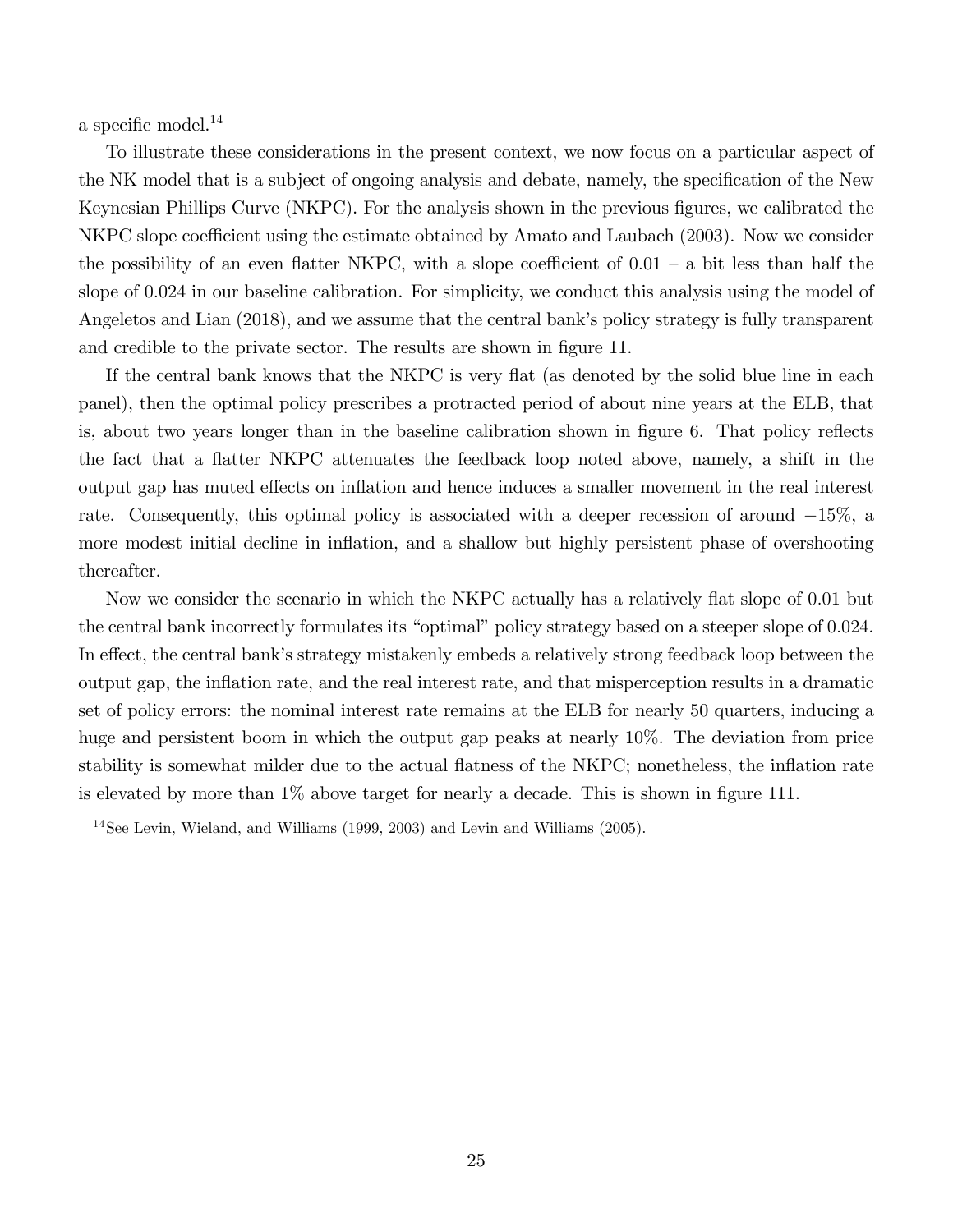

Figure 11: Optimal Policy and Model Uncertainty

Note: These figures show the responses of the Angeletos and Lian (2018) model, in response to a natural rate shock, when there is uncertainty about the slope of the Phillips curve. The figure shows the evolution of the short nominal interest rate, output gap and ináation. Time periods are denoted in quarters. The ináation rate is expressed in annual rates in percent; the interest rate and output gap are expressed in percentage points.

Of course, this exercise is merely illustrative, involving a single parameter in a small stylized NK model. In practice, policymakers face a high degree of uncertainty not only about the determination of ináation but about many other aspects of the economy. Indeed, the minutes of the September 2019 FOMC meeting indicate that a number of participants referred to the staff's analysis of the FRB/US model and highlighted "the need for more robustness analysis of simulation results along several dimensions and for further comparison to other alternative strategies.<sup> $15$ </sup>

 $15$  FOMC Minutes, September 18-19, 2019, p.4. Available at: https://www.federalreserve.gov/monetarypolicy/fomcminutes20190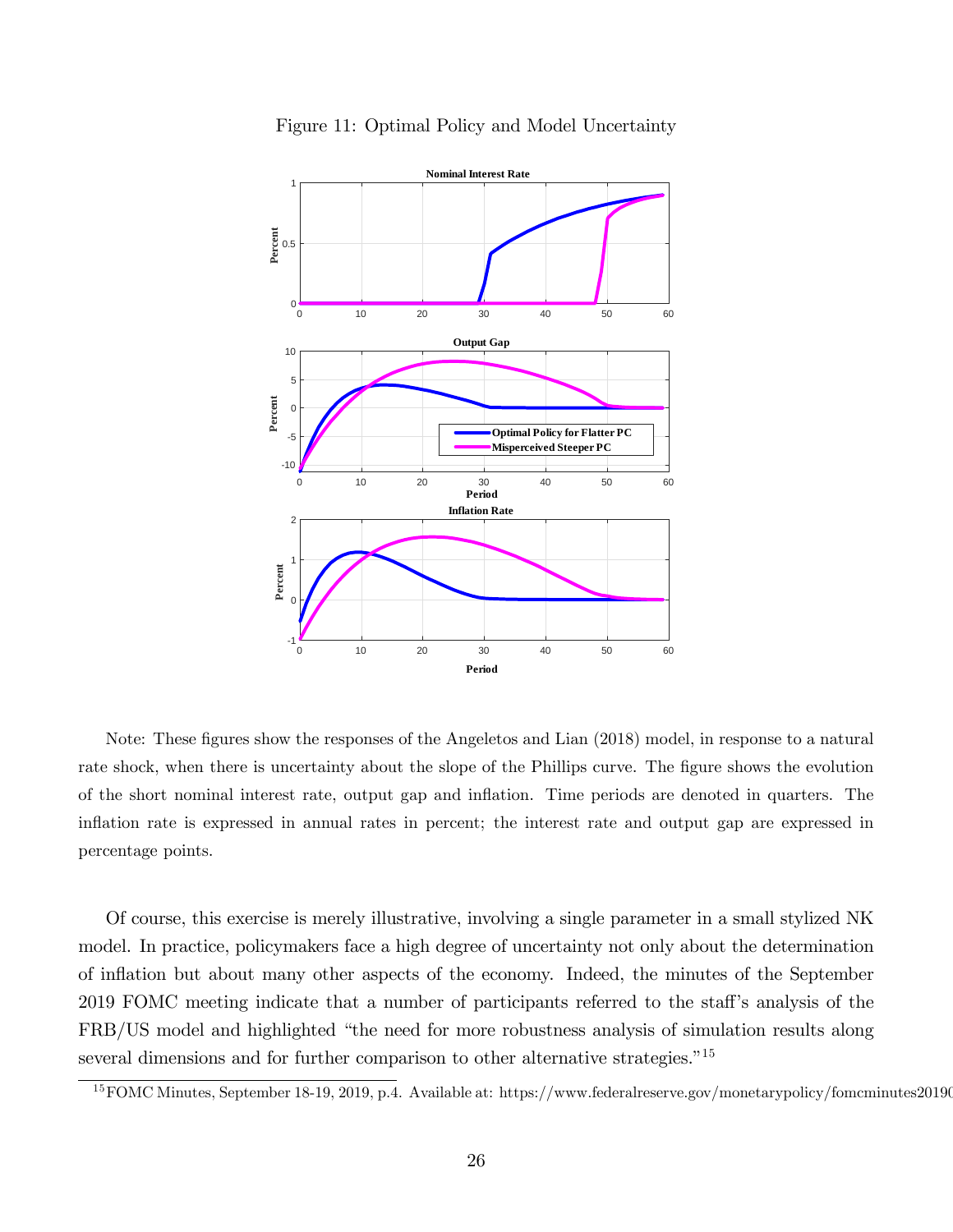## 7 Conclusions

Surveys of professional forecasters have exhibited myopia at the early stages of the COVID-19 pandemic and the unprecedented dispersion of their recent forecasts of U.S. real GDP and unemployment. Financial indicators and surveys both indicate that market participants have a high degree of certainty that short-term nominal interest rates will remain at the ELB for the next several years. Consequently, forward guidance would have to refer to a much longer time horizon than in the past. In this framework, we assess the performance of the optimal commitment strategy under a range of assumptions about the degree of credibility. We find that imperfect credibility induces a significant deterioration in macroeconomic stability, regardless of the particular specification of expectations formation. Consequently, the net benefits of forward guidance are much more tenuous than in settings with rational expectations and perfect credibility.

## References

- [1] Altig, D., Baker, S.R., Barrero, J.M., Bloom, N., Bunn, P., Chen, S., Davis, S.J., Leather, J., Meyer, B.H., Mihaylov, E., Mizen, P., Parker, N.B., Renault, T., Smietanka, P. and Thwaites, G. (2020). "Economic Uncertainty Before and During the Covid-19 Pandemic". National Bureau of Economic Research Working Paper 27418.
- [2] Amato, J., and Laubach, T. (2003). "Estimation and Control of an Optimization-Based Model with Sticky Prices and Wages." Journal of Economic Dynamics  $\&$  Control 27: 1181-1215.
- [3] Angeletos, G., and Lian C. (2018). "Forward Guidance without Common Knowledge." American Economic Review, 108 (9): 2477-2512.
- [4] Bernanke, B.; Kiley, M.; and Roberts, J. (2019). "Monetary Policy Strategies for a Low-Rate Environment." American Economic Association Papers and Proceedings 109:421-426.
- [5] Bernanke, B.; Laubach, T.; Mishkin, F.; and Posen, A. (2001). Ináation Targeting: Lessons from the International Experience. Princeton University Press.
- [6] Bodenstein, M.; Hebden, J.; and Nunes, R. (2012). "Imperfect Credibility and the Zero Lower Bound." Journal of Monetary Economics 59:135–149.
- [7] Bordo, M.; Erceg, C.; Levin, A.; and Michaels, R. (2007). "Three Great American Disinflations." National Bureau of Economic Research Working Paper 12982. Reprinted in Bordo, Michael (2019). The Historical Performance of the Federal Reserve, 243-289. Stanford, CA: Hoover Institution Press.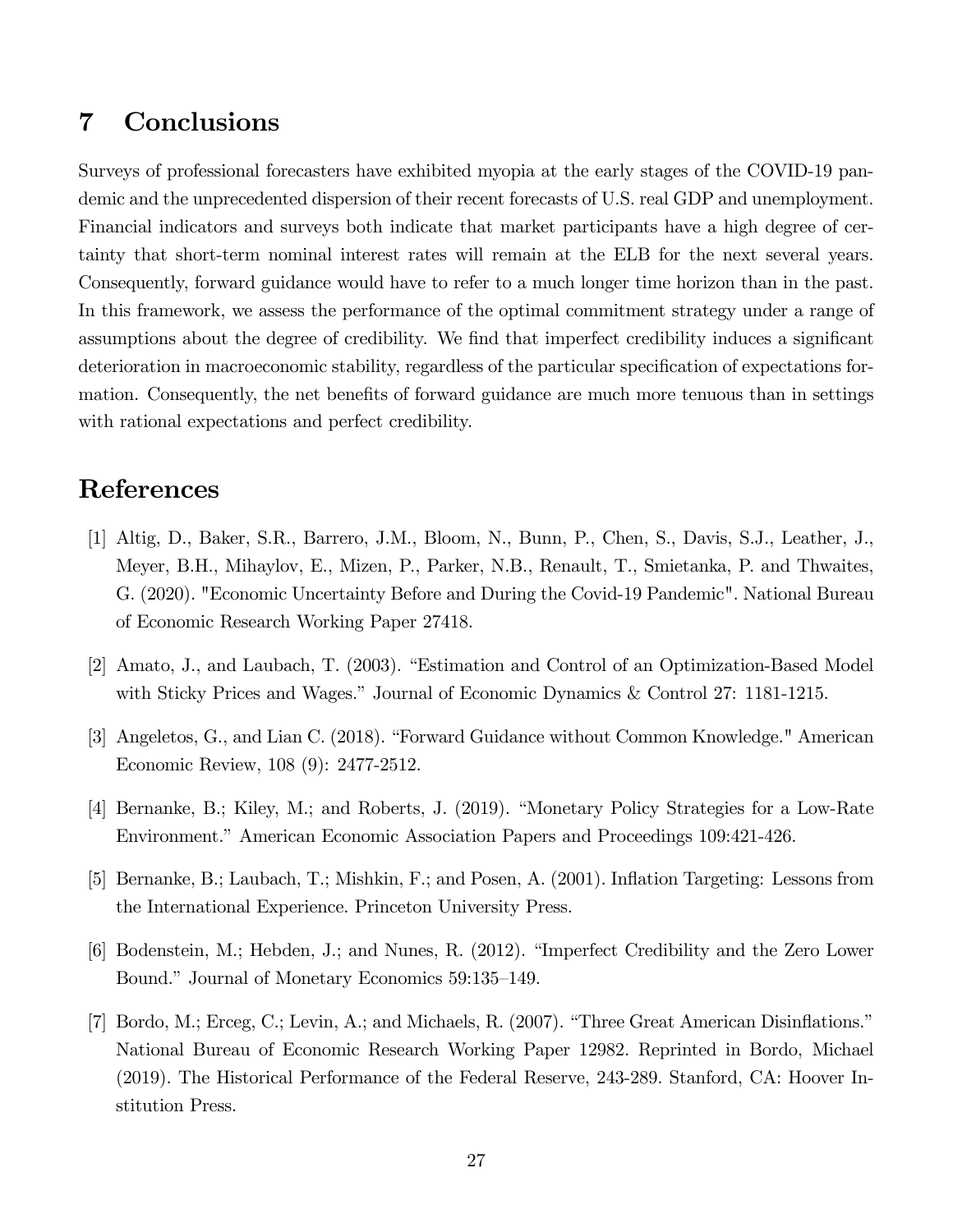- [8] Campbell, J.; Evans, C.; Fisher, J.; Justiniano, A. (2012). "Macroeconomic Effects of Federal Reserve Forward Guidance." Brookings Papers on Economic Activity 43 (1): 1-80.
- [9] Coibion, O. and Gorodnichenko, Y. (2012) "What Can Survey Forecasts Tell Us about Information Rigidities?" Journal of Political Economy 120 (1):  $116-59$ .
- [10] Coibion, O., Gorodnichenko, Y. and Weber, M. (2020). "Does Policy Communication During Covid Work". National Bureau of Economic Research Working Paper 27384.
- [11] Clarida, R.; Gali, J.; and Gertler, M. (1999). "The Science of Monetary Policy: A New Keynesian Perspective." Journal of Economic Literature.
- [12] Del Negro, M.; Giannoni, M.; and Patterson, C. (2012). "The Forward Guidance Puzzle." Federal Reserve Bank of New York Staff Report No. 574. (Revised Dec. 2015)
- [13] Erceg, C., and Levin, A. (2003). "Imperfect Credibility and Inflation Persistence." Journal of Monetary Economics.
- [14] Eggertsson, G., and Woodford, M. (2003). "The Zero Bound on Interest Rates and Optimal Monetary Policy." Brookings Papers on Economic Activity 2003 (1): 139-211.
- [15] Fuhrer, J.C, and Rudebusch, G.D. (2004). "Estimating the Euler Equation for Output." Journal of Monetary Economics, 51(6): 1133-1153.
- [16] Gabaix, X. (2020). "A Behavioral New Keynesian Model." American Economic Review, forthcoming.
- [17] Gáli, J. and Gertler, M. (1999). "Inflation Dynamics: A Structural Econometric Analysis." Journal of Monetary Economics, 44(2): 195-222.
- [18] Gürkaynak, R., Sack, B. and Wright, J. (2007). "The U.S. Treasury Yield Curve: 1961 to the Present." Journal of Monetary Economics 54: 2291–304.
- [19] Gürkaynak, R., Sack, B. and Wright, J. (2010). "The TIPS Yield Curve and Inflation Compensation." American Economic Journal: Macroeconomics 2: 70–92.
- [20] Hagedorn, M.; Luo, J.; Manovskii, I.; and Mitman, K. (2019). "Forward Guidance." Journal of Monetary Economics 102:  $1-23$ .
- [21] Hansen, L., and Sargent, T. (2001). "Robust Control and Model Uncertainty." American Economic Review 91(2): 60-66.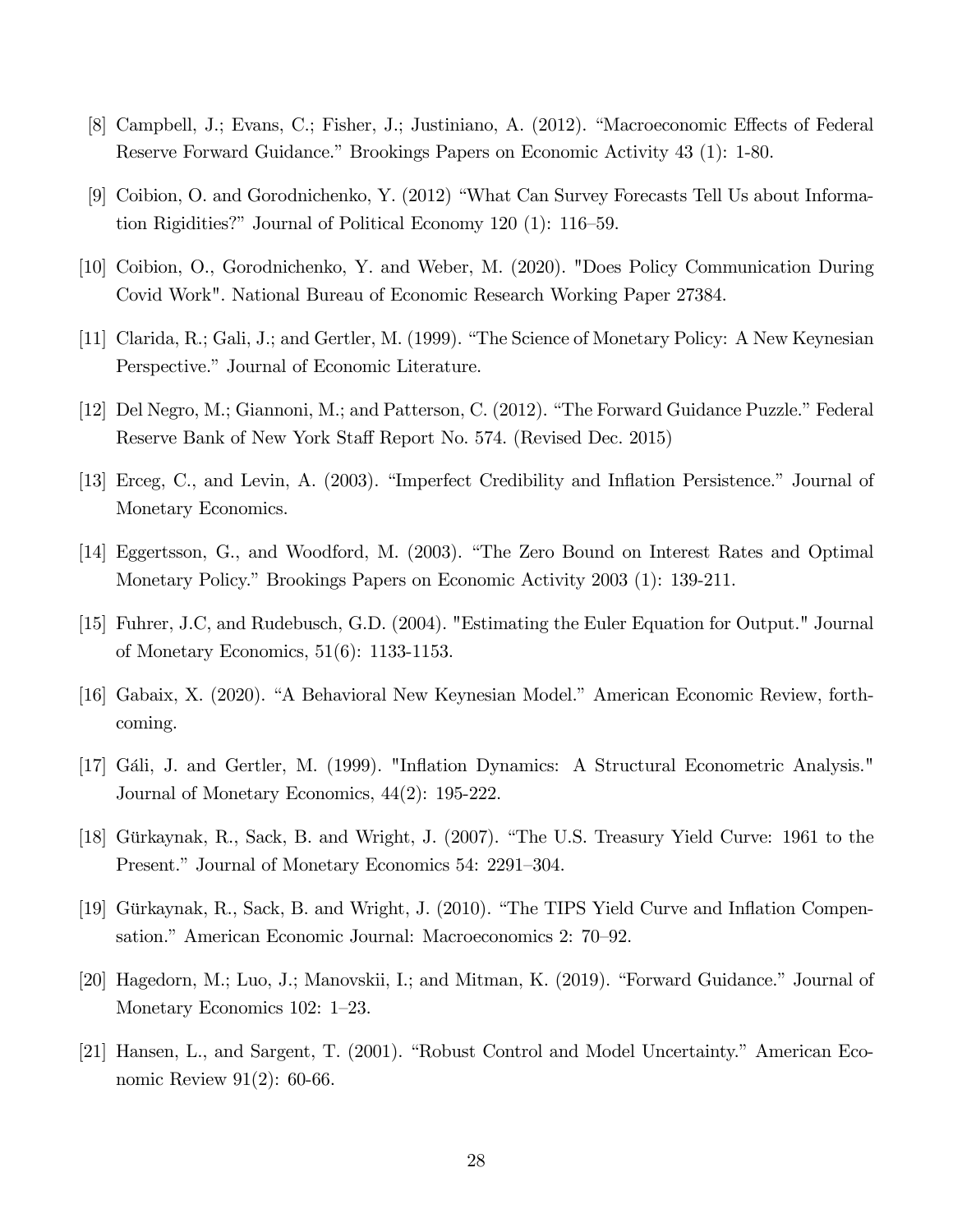- [22] Levin, A.; Wieland, V.; and Williams, J. (1999). "The Robustness of Simple Monetary Policy Rules under Model Uncertaintyî In: Taylor, J., ed., Monetary Policy Rules. University of Chicago Press.
- [23] Levin, A.; Wieland, V.; and Williams, J. (2003). "Performance of Forecast-Based Monetary Policy Rules under Model Uncertainty" American Economic Review, 93:622-645.
- [24] Levin, A., and Williams, J. (2003). "Robust Monetary Policy Rules with Competing Reference Models." Journal of Monetary Economics 50:945-975.
- [25] McCallum, B. (1988). "Robustness Properties of a Rule for Monetary Policy." Carnegie-Rochester Conference Series on Public Policy 29: 173-203.
- [26] McKay, A.; Nakamura, E.; and Stiensson, J. (2016). "The Power of Forward Guidance Revisited." American Economic Review  $106$  (10): 3133-58.
- [27] Nakata, T., and Sunakawa, T. (2019). "Credible Forward Guidance.î Finance and Economics Discussion Series 2019-037. Available at: https://www.federalreserve.gov/econres/feds/files/2019037pap.pdf.
- [28] Reifschneider, D., and Wilcox, D. (2019). "Average Inflation Targeting Would be a Weak Tool for the Fed to Deal with Recession and Chronic Low Inflation." Peterson Institute for International Economics Policy Brief 19-16.
- [29] Rotemberg, J., and Woodford, M. (1997). " An Optimization-Based Econometric Framework for the Evaluation of Monetary Policy." In: Bernanke, B., and Rotemberg, J., eds., NBER Macroeconomics Annual 1997. MIT Press. 297-361.
- [30] Taylor, J. (1993). "Discretion versus policy rules in practice." Carnegie-Rochester Conference Series on Public Policy 39:195-214.
- [31] Taylor, J. (1999). "A Historical Analysis of Monetary Policy Rules." In: Taylor. J., ed., Monetary Policy Rules. University of Chicago Press. 319-348.
- [32] Walsh, C. (2018). "Simple Sustainable Forward Guidance at the ELB.î Manuscript. University of California, Santa Cruz. Available at: http://people.ucsc.edu/~walshc/MyPapers/SimpleSustainableForwardGuidance.pdf.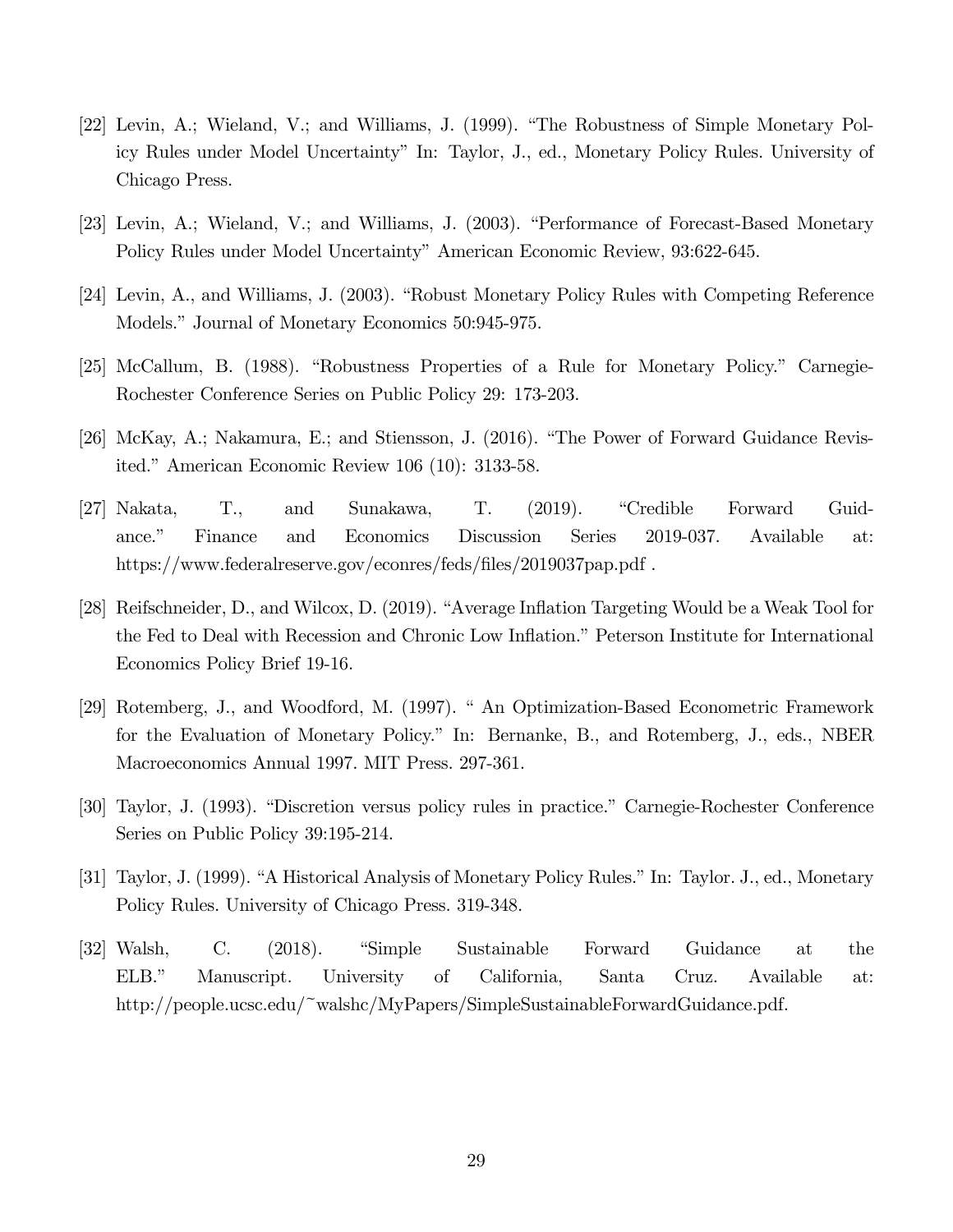## Appendix

We present the central bank's problem under the discretion case.

### Central Bank's Problem under Discretion

In order to quantify the gains from its commitment strategy, we present the central bank's problem under the discretion case here. In this setting, the central bank chooses  $(x_t, \pi_t, i_t)$  each period to minimize the function in (2) subject to the equations in (1a). The central bank takes private sector expectations as given in the absence of commitment since it is only choosing the values of  $x_t$  and  $\pi_t$ for the current period. Then the central bank's problem is reduced a series of static optimizations to minimize:

$$
\left[\pi_t^2 + \lambda x_t^2\right] + F_{t+1}
$$

where  $F_{t+1} = \sum_{ }^{\infty}$  $j=0$  $\beta^{j}L_{t+1+j}$ , subject to the IS and aggregate supply equations, taking expectations of future inflation as given. NK model is perfectly forward looking - ppolicy maker recognizes that the choices xt and pit affect the evolution of the problem, but the forward looking model ensures that these do not enter the problemís FOCs. The Lagrange multipliers for the IS and the aggregate supply equations are  $\phi_{1t}$  and  $\phi_{2t}$  respectively. In this case, the implied first order conditions are:

$$
\frac{\partial \mathcal{L}}{\partial x_t} : 2\lambda x_t + 2\phi_{1t} - 2\phi_{2t}\kappa' = 0 \tag{16a}
$$

$$
\frac{\partial \mathcal{L}}{\partial \pi_t} : 2\pi_t + 2\phi_{2t} = 0 \tag{16b}
$$

$$
i_t \phi_{1t} = 0; i_t \ge 0, \phi_{1t} \ge 0
$$
\n(16c)

We note that for the case where  $\kappa' = \kappa$  the first order conditions are isomorphic to those from CGG (1999). The behavioral parameters  $M_c$  and  $M_f$  do not enter the conditions.

Given the effective lower bound constraint, the central bank's problem can be considered in two phases. Once the natural rate shock has dissipated, the economy enters the lift-off phase in period  $T_d^*$ . Then from  $t = T_d^* + 1$  onwards,  $\phi_{1t} = 0$ . Using the relevant first order conditions, the unique solution is  $\pi_t = 0$ ,  $x_t = 0$  and  $i_t = r_t^n$ .

During the zero-lower bound phase,  $t \leq T_d^*$ ,  $i_t = 0$ . Imposing this condition in the IS and aggregate supply curve, the solution is:

$$
A = \begin{bmatrix} \beta M_f + \kappa' \sigma \omega & \kappa' M_c \\ \sigma \omega & M_c \end{bmatrix}, \text{ and } a = \begin{bmatrix} \kappa' \sigma \\ \sigma \end{bmatrix}
$$
 (17)

$$
\begin{bmatrix} \pi_t \\ x_t \end{bmatrix} = A \begin{bmatrix} E_t \pi_{t+1} \\ E_t x_{t+1} \end{bmatrix} + a r_t^n \tag{18}
$$

Since the terminal condition at  $T_d^* + 1$  is:  $[\pi_{T^*+1}, x_{T^*+1}]' = [0, 0]'$ , we get

$$
\begin{bmatrix} \pi_t \\ x_t \end{bmatrix} = \sum_{j=t}^{T_d^*} A^{-(j-t-1)} a r_j^n \tag{19}
$$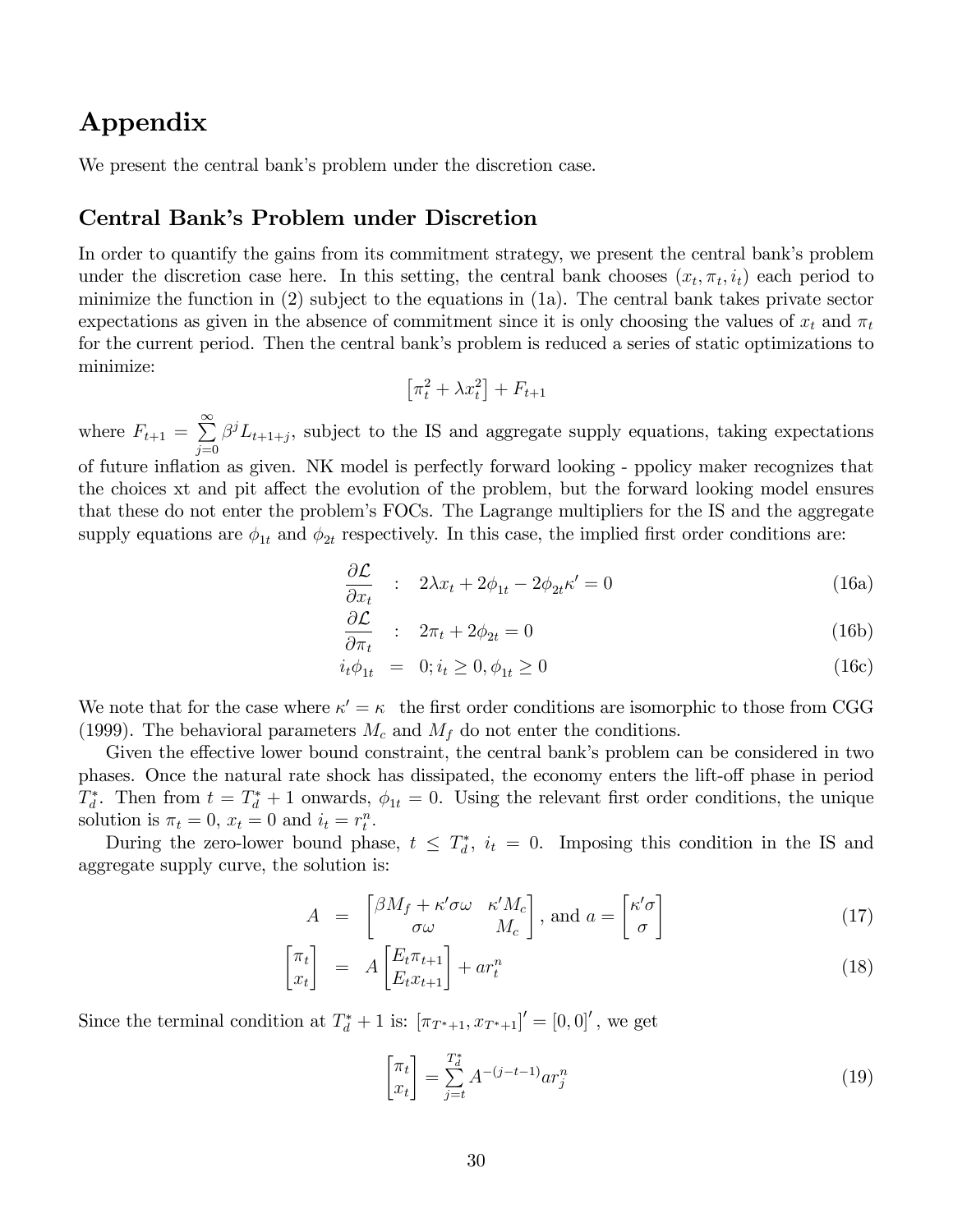and  $T_d^*$  is such that  $r_{T_d^*}^n < 0$ , and  $r_{T_d^*+1}^n \ge 0$ . Thus, as for the standard rational expectations case, the dynamics of inflation and output gap are determined by the exogenous natural rate process. The stability of the system will be determined by the eigenvalues of the A matrix, and these will in turn depend on the behavioral parameters, in addition to the other model parameters.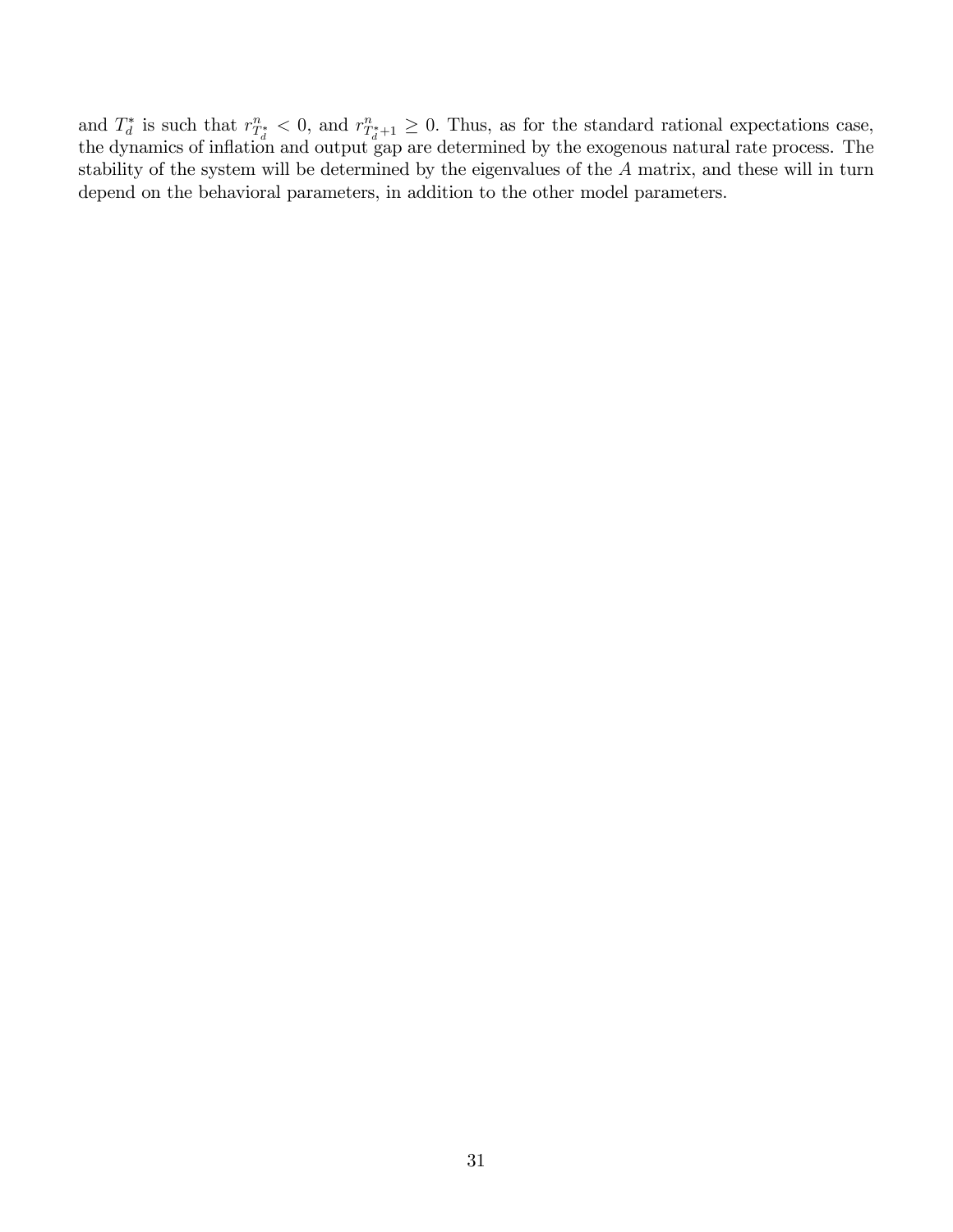# Appendix Tables

| Date         | Forward Guidance Highlights                                                 |
|--------------|-----------------------------------------------------------------------------|
| Dec 16, 2008 | "exceptionally low levels of the federal funds rate for some time."         |
| Mar 18, 2009 | replaces "for some time" with "for an extended period"                      |
| Aug $9,2011$ | federal funds rate at exceptionally low levels "at least through mid-2013." |
| Jan 25, 2012 | replaces "at least through mid-2013" with "at least through late 2014."     |
| Sep 13, 2012 | "at least through mid-2015."                                                |

### Table 1: Dates and Highlights of Forward Guidance

Note: These are the dates on which the FOMC offered forward guidance. The full list of dates is available at https://www.federalreserve.gov/monetarypolicy/timeline-forward-guidance-about-the-federal-fundsrate.htm. Early stages of FG simply interepreted as 6 months; in 2011 and 2012 introduced calendar based buidance for  $2-21/2$  years; outcome based guidance was not interpreted as changing liftoff median liftoff dates by more than 2 quarters. Also put term structure of yields across the two periods.

### Table 2: Question Format from the Federal Reserve Bank of New York's Primary Dealer Survey

Of the possible outcomes below, please indicate the percent chance you attach to the timing of the Örst federal funds target rate increase.

|                               | Q2                              | Q3    | Q4   |                | Q2 | Q3     | Q4   |      |      |
|-------------------------------|---------------------------------|-------|------|----------------|----|--------|------|------|------|
|                               | 2011                            | 2011  | 2011 | 2012 2012 2012 |    |        | 2012 | 2013 | 2013 |
| Average                       | $1\%$                           | $3\%$ |      | $12\%$ 20% 19% |    | $17\%$ | 13\% | 8\%  | 7%   |
|                               | Most likely quarter and year of |       |      |                |    |        |      |      |      |
| first target rate increase:   |                                 |       |      |                |    |        |      |      |      |
|                               | Q1 2012<br>25th percentile      |       |      |                |    |        |      |      |      |
| Q <sub>2</sub> 2012<br>Median |                                 |       |      |                |    |        |      |      |      |
| 75th percentile               |                                 |       |      | Q4 2012        |    |        |      |      |      |

Note: These are the survey responses from the January 2011 survey. The survey was distributed on January 13, 2011 and it was received by January 18, 2011.